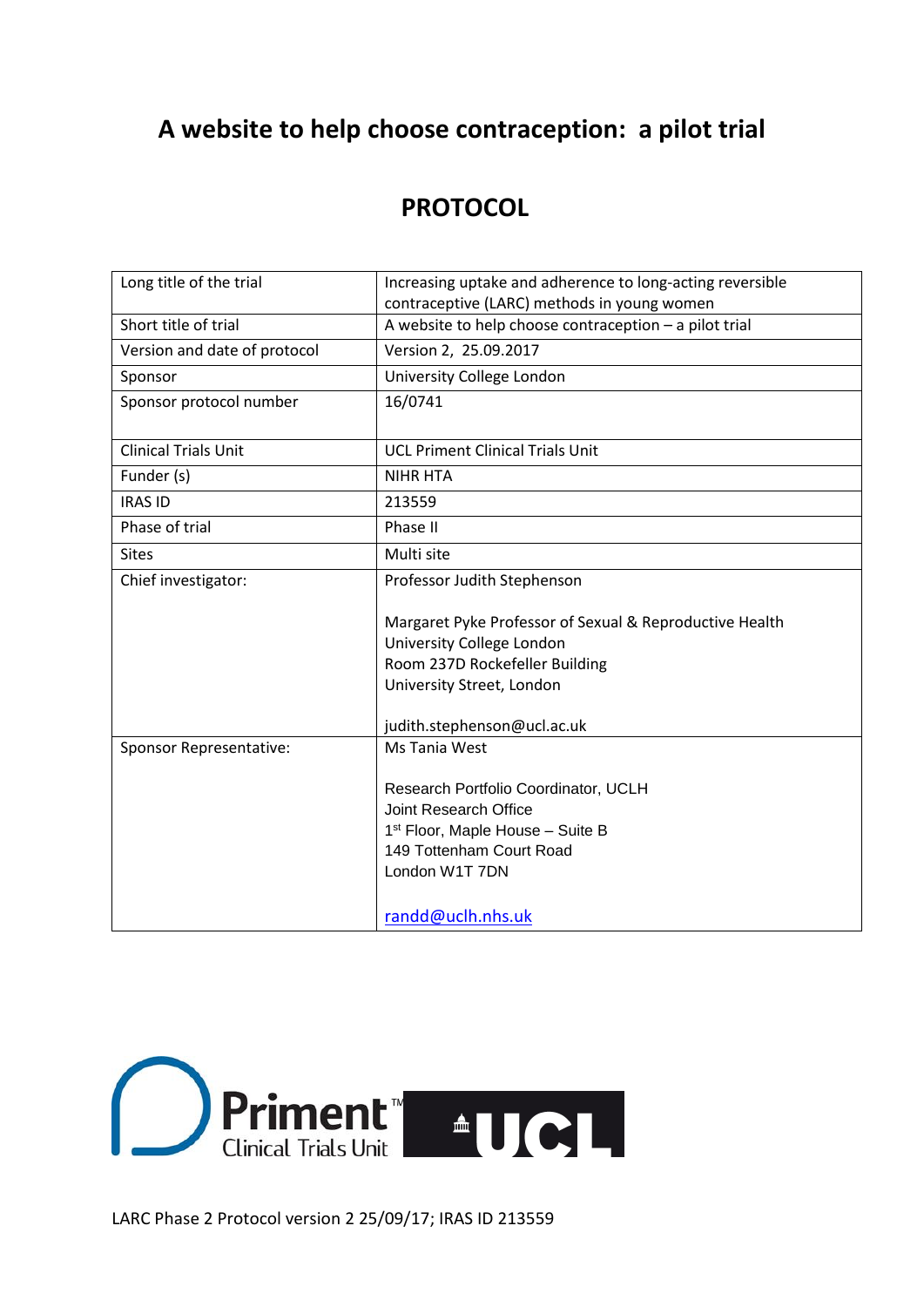#### <span id="page-1-0"></span>**1. SIGNATURES**

The undersigned confirm that the following protocol has been agreed and accepted and that the Chief Investigator agrees to conduct the trial in compliance with the approved protocol and will adhere to the principles of GCP, the Sponsor's SOPs, and other regulatory requirements as amended.

I agree to ensure that the confidential information contained in this document will not be used for any other purpose other than the evaluation or conduct of the clinical investigation without the prior written consent of the Sponsor.

I also confirm that I will make the findings of the study publicly available through publication or other dissemination tools without any unnecessary delay and that an honest accurate and transparent account of the study will be given; and that any discrepancies from the study as planned in this protocol will be explained.

**Chief Investigator:** Professor Judith Stephenson

Jusith Sky

**Sign:**

**Date: 21/12/2016**

**Sponsor Representative:** Ms Tania West, Research Portfolio Coordinator

Paintinos

**Sign:**

**Date:** 21/12/2016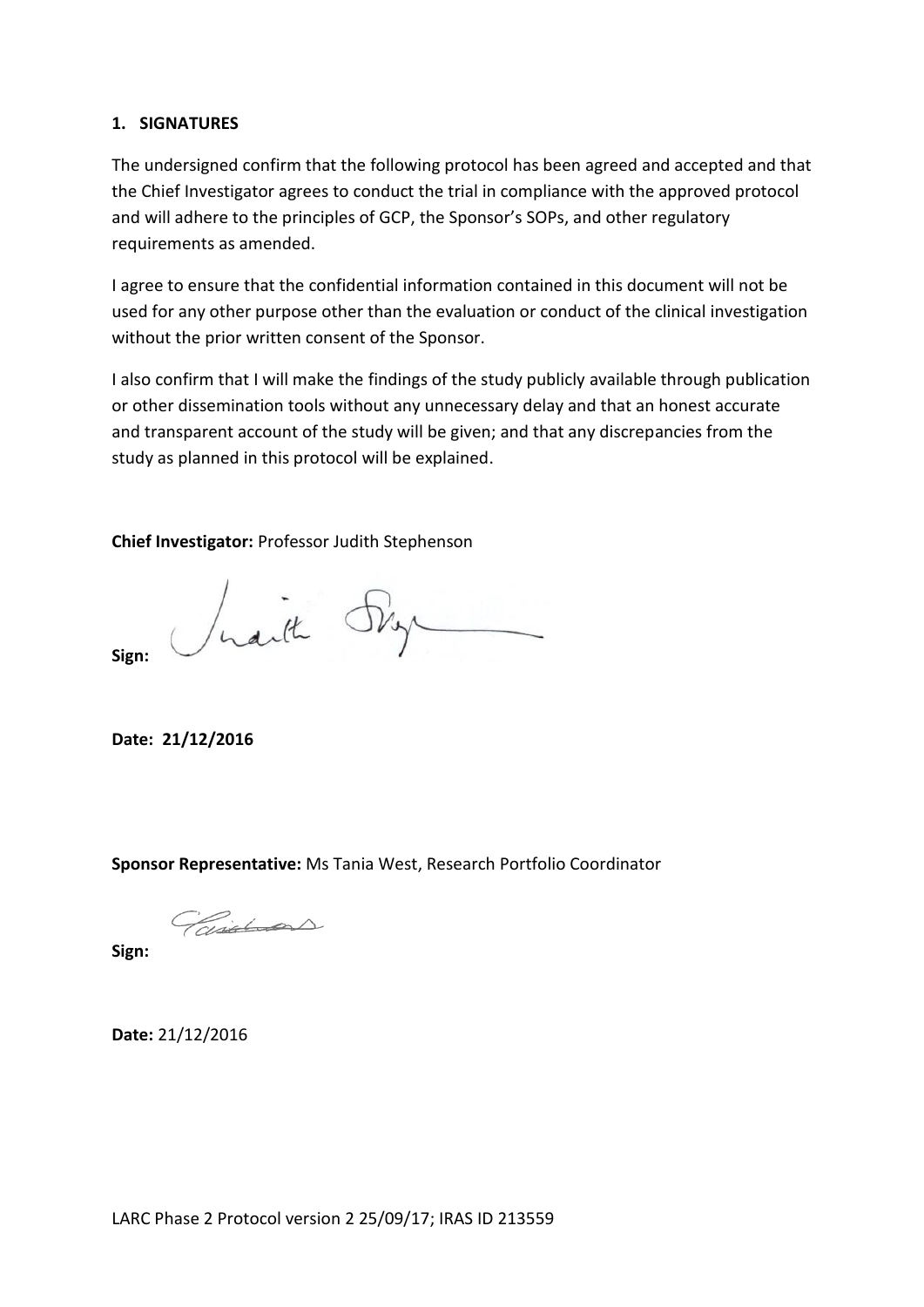# <span id="page-2-0"></span>**2. TRIAL PERSONNEL**

| Chief Investigator (CI):<br>Tel:            | Professor Judith Stephenson<br>Email: judith.stephenson@ucl.ac.uk<br>0207 679 0833                                                                                               |
|---------------------------------------------|----------------------------------------------------------------------------------------------------------------------------------------------------------------------------------|
| Sponsor's representative:<br>Email:<br>Tel: | Ms Tania West - UCL Joint Research Office<br>randd@uclh.nhs.uk<br>020 3447 5557                                                                                                  |
| Statistician:<br>Email:<br>Tel:             | Dr Andrew Copas - Reader in Medical Statistics, UCL<br>a.copas@ucl.ac.uk<br>0207 659 1680                                                                                        |
| Research Associate:                         | Ms Anasztazia Gubijev<br>a.gubijev@ucl.ac.uk<br>07463247590                                                                                                                      |
| <b>Research Coordinator:</b>                | Ms Vas James<br>v.james@ucl.ac.uk<br>07971294343                                                                                                                                 |
| Co-investigators:                           | Dr Hannat Akintomide, Specialty Doctor in SRH<br>h.akintomide@nhs.net                                                                                                            |
|                                             | Dr Julia Bailey, Clinical Senior Lecturer and Speciality Doctor<br>in Sexual Health, Research Department of Primary Care and<br>Population Health, UCL<br>julia.bailey@ucl.ac.uk |
|                                             | Professor Ann Blandford<br>Professor of Human-Computer Interaction, UCL<br>a.blandford@ucl.ac.uk                                                                                 |
|                                             | Professor Christopher Bonnell, Professor of Public Health<br>Sociology, London School of Hygiene and Tropical Medicine<br>Chris.Bonell@Ishtm.ac.uk                               |
|                                             | Dr Patricia Lohr, Medical Director of the British Pregnancy<br><b>Advisory Service</b><br>patricia.lohr@bpas.org                                                                 |
|                                             | Professor Sandy Oliver, Professor of Public Policy,<br>Childhood, Families and Health; Deputy Director, EPPI-<br>Centre<br>s.oliver@ioe.ac.uk                                    |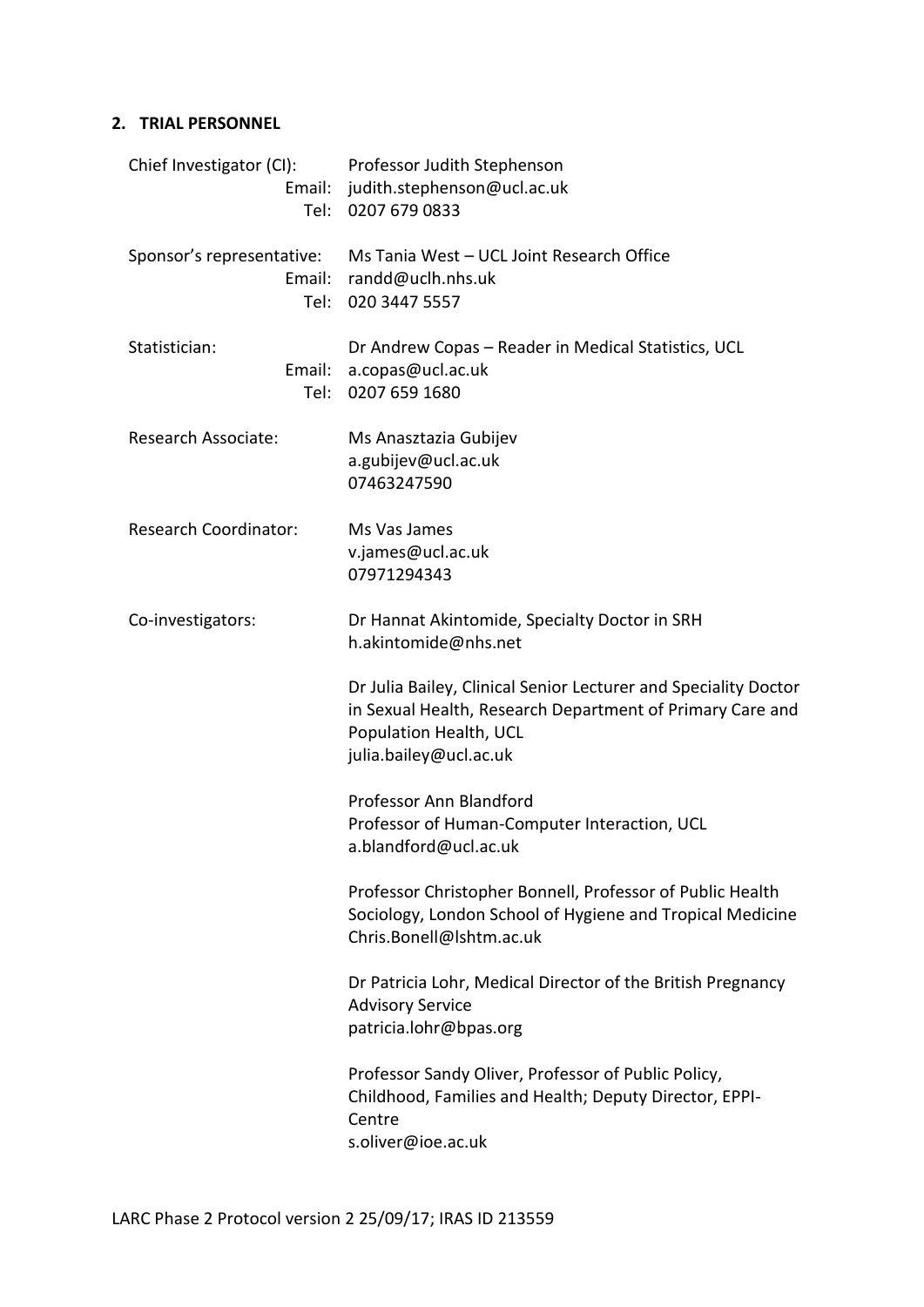Mr Jonathan Poon, Lead Pharmacist Green Light Pharmacy jonathan@greenlightpharmacy.com

Professor Jill Shawe, Professor of Maternal and Family Health, University of Surrey j.shawe@surrey.ac.uk

Ms Rachael Hunter, Principal Research Associate in Health Economics, Research Department of Primary Care and Population Health, UCL r.hunter@ucl.ac.uk

Dr Greta Rait, General Practitioner and Reader, Research Department of Primary Care and Population Health, UCL g.rait@ucl.ac.uk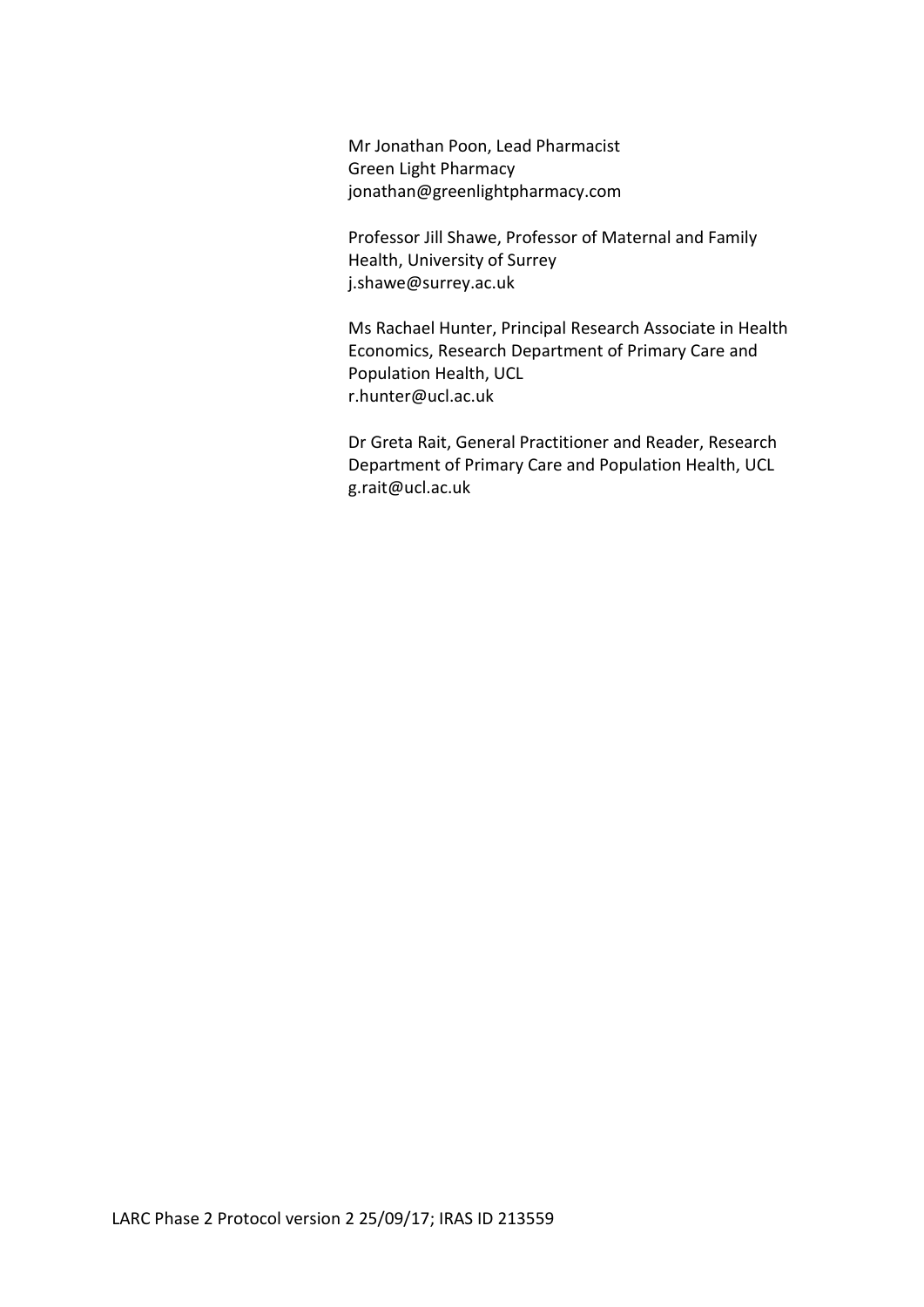### <span id="page-4-0"></span>3. TABLE OF CONTENTS

| 1.  |        |  |
|-----|--------|--|
| 2.  |        |  |
| 3.  |        |  |
| 4.  |        |  |
| 5.  |        |  |
| 6.  |        |  |
| 7.  |        |  |
| 8.  |        |  |
| 9.  |        |  |
| 10. |        |  |
|     | 10.1.  |  |
|     | 10.2.  |  |
|     | 10.3.  |  |
|     | 10.4.  |  |
|     | 10.5.  |  |
|     | 10.6.  |  |
|     | 10.7.  |  |
|     | 10.8.  |  |
|     | 10.9.  |  |
|     | 10.10. |  |
|     | 10.11. |  |
|     | 10.12. |  |
|     | 10.13. |  |
|     | 10.14. |  |
| 11. |        |  |
| 12. |        |  |
| 13. |        |  |
| 14. |        |  |
| 15. |        |  |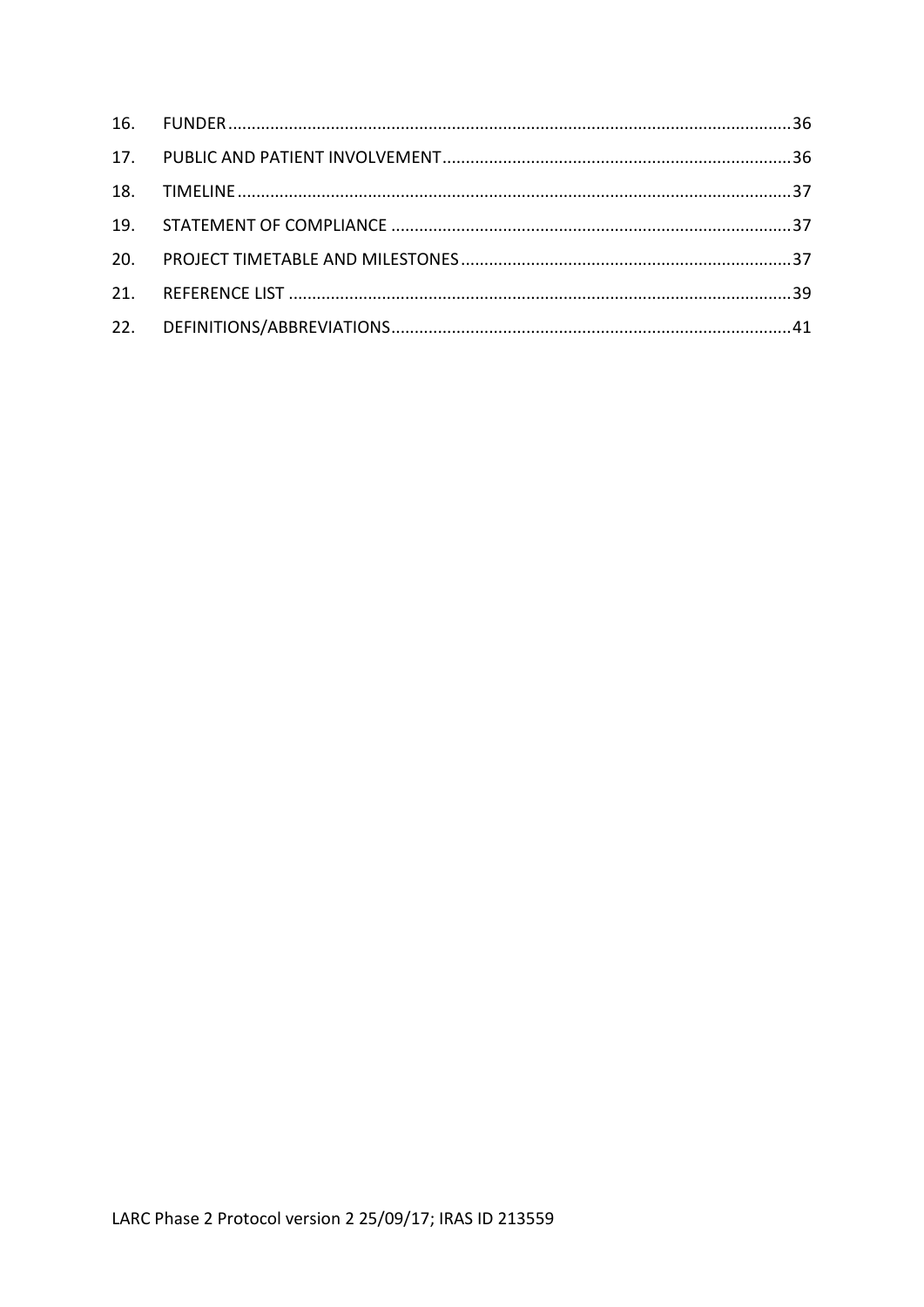### <span id="page-6-0"></span>**4. SUMMARY**

Reducing unintended pregnancy is a national and global priority, and improving women's choice of contraception is a vital step. There are many myths, misunderstandings and concerns about contraception, and increasingly women turn to online resources for information on healthcare.

The aim of the study is to develop and test the feasibility of an online trial of a website to increase the acceptability, uptake and adherence to long-acting reversible contraceptive (LARC) methods in young women. LARC methods include the intrauterine device (IUD), intrauterine system (IUS), subdermal implant (SDI) and depo injection.

In Phase 1 of this study (completed) we developed a self-guided website that presents recommended contraceptive options in response to women's preferences. The website will be presented on a touch-screen tablet computer in clinic waiting areas or pharmacy consulting areas.

# **In Phase 2 (this study), we will assess feasibility of an online trial of the contraception choice website in five sites:**

An NHS sexual health service (Margaret Pyke Centre, MPC)

A local general practice

A maternity service (Ashford & St Peter's Hospitals NHS Foundation Trust)

A community pharmacy (Greenlight)

An abortion service (bpas)

**Phase Two** will take 15 months including:

- Conducting a randomised pilot trial across the five settings
- Conducting a qualitative process evaluation of the website, of NHS implementation issues and of research procedures
- Analysis, reporting and dissemination of study findings
- Preparation of outputs, including a protocol for a definitive RCT to increase uptake and adherence of LARC that is informed by both quantitative and qualitative findings In each setting we will recruit 80 women aged 15-30 years (40 randomised to intervention and 40 to control) and follow them up by online questionnaire at 3 and 6 months (or 2 months after delivery for post-partum women).
- *Funder-approved amendment to recruitment*. In addition to the above, we will recruit 530 more women from one site only, the Margaret Pyke Centre, via their Central (telephone) Booking System. Women requesting an appointment for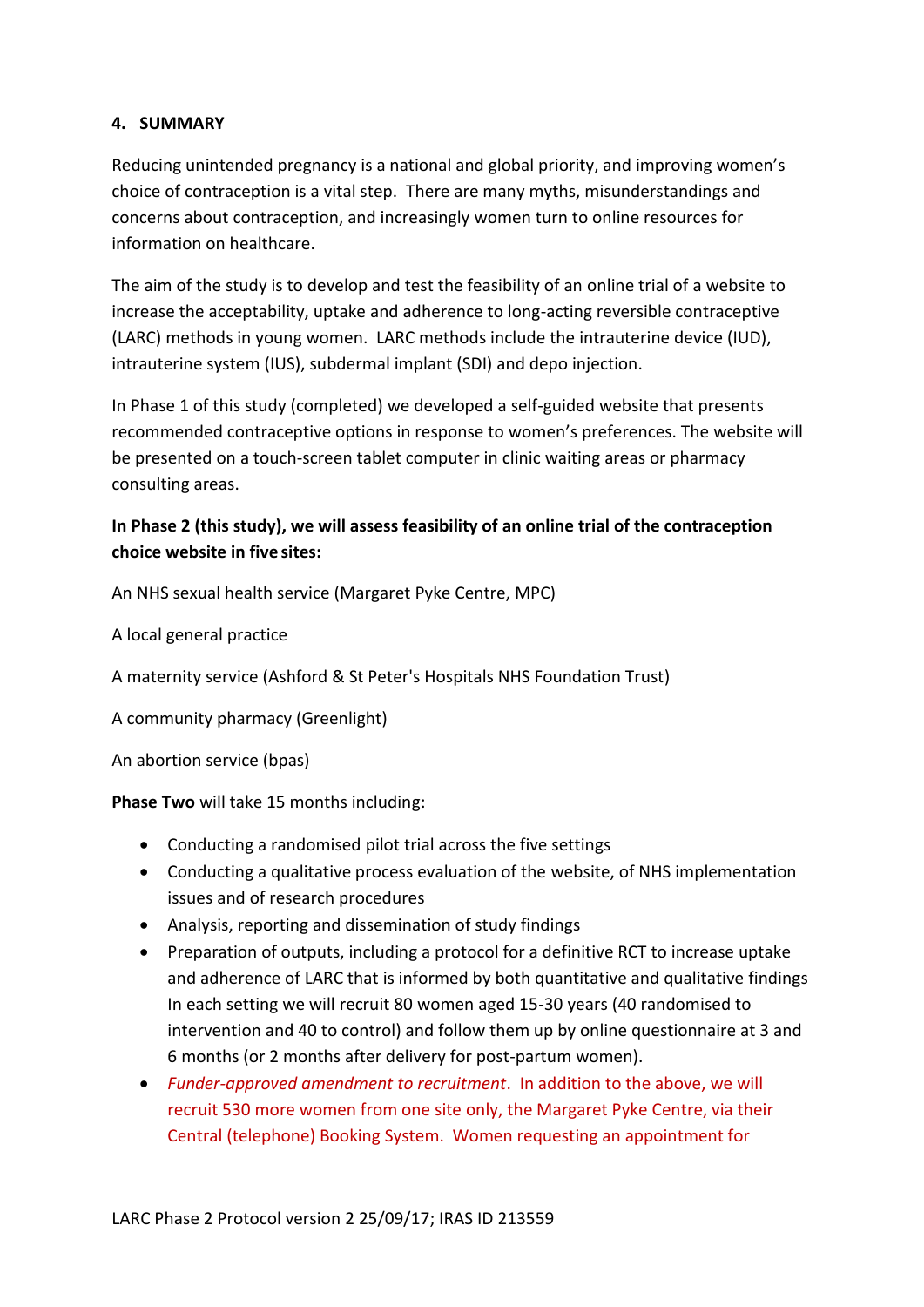contraception will be invited to go online and enter the trial before they attend their appointment.

#### **Data collection:**

All quantitative data will be collected online. Using methodology we developed and implemented for a the Men's Safer Sex pilot trial, eligibility will be checked with a few screening questions, then eligible women will be asked for informed consent, demographic information, baseline sexual health outcomes, an email address, mobile phone number and postal address. A computer algorithm will automatically assign participants randomly to intervention or control group. All participants will be offered vouchers (by email) worth £20 on completion of follow-up at 6 months.

# *Funder-approved Amendment to outcomes measures*: (this effectively converts the previously secondary outcomes related to contraception into primary outcomes)

The main outcome measures are

- LARC method in use at 6 months (or 2 months post-partum)
- Satisfaction with any chosen method of contraception at 6 months (or 2 months postpartum).

#### Secondary Quantitative Outcomes

- Follow-up rate at 6 months
- Recruitment rate:
- first choice of contraceptive method
- Any contraceptive method in use at 6 months (or 2 months post-partum)
- Pregnancy
- Health service and out-of-pocket costs for contraception and other sexual health services

We will assess the feasibility of collecting the relevant **cost and outcomes** for the website and contraceptive methods provision in each setting including costs to third sector organisations and any out of pocket costs to patients. We will also calculate the cost of the development of the website and number of potential future users to estimate the cost per patient of the website.

#### **Qualitative Outcomes** include

- women's views and experience of the intervention and trial procedures, specifically including socially disadvantaged young people
- provider views about trial procedures, the role of a web-based intervention for contraception, and implications for clinical services .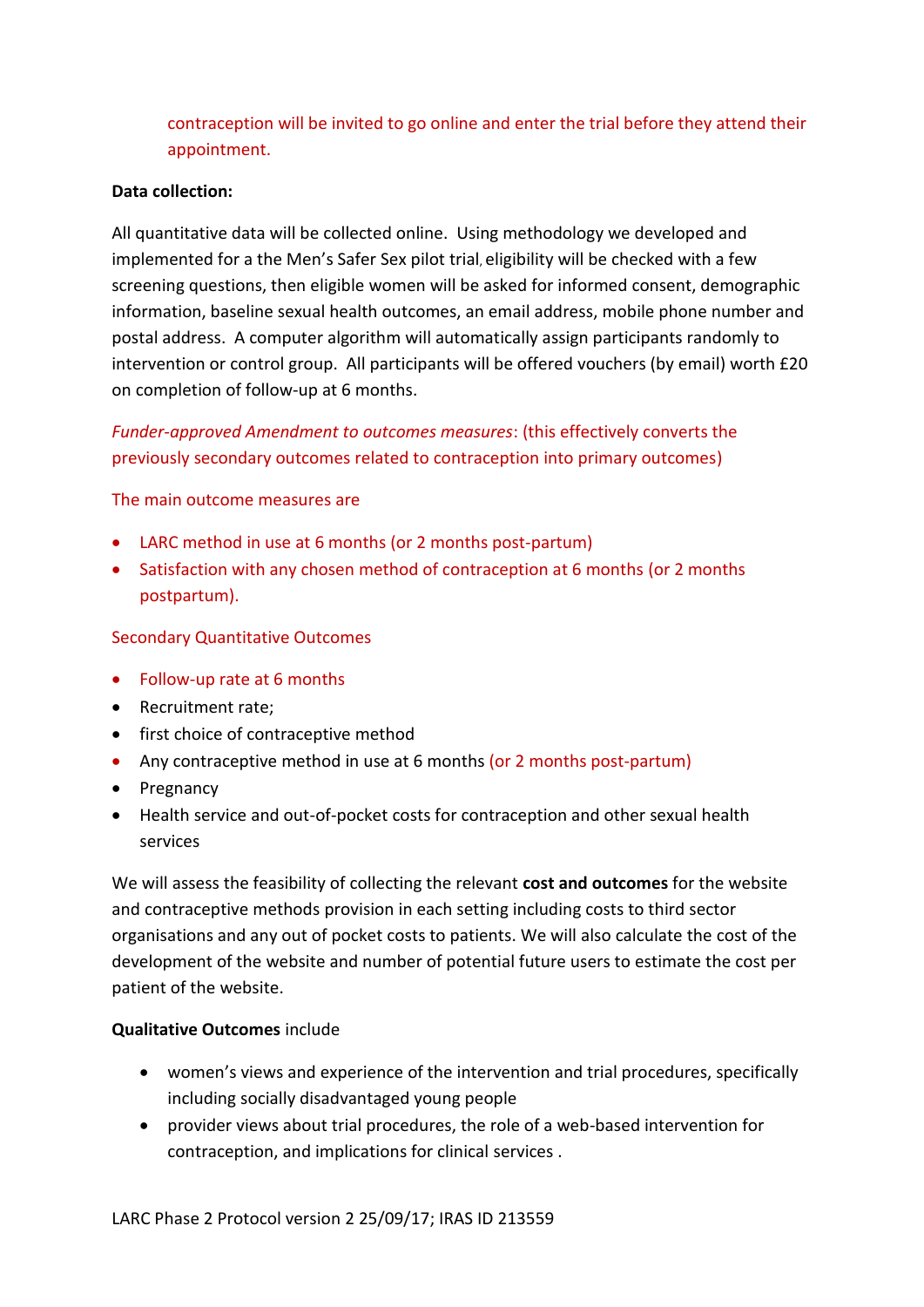#### **Assessment of trial feasibility:**

Feasibility will be assessed and reported in terms of intervention acceptability and key process measures for a definitive RCT including: recruitment and follow-up rates and qualitative assessment of contextual factors, including comparative ease of implementation in different settings. Particular attention will be paid to aspects of feasibility relating to implementation in routine NHS practice and other clinical settings of awebsite for contraception choice that can be accessed by tablet computer and/or mobile phone.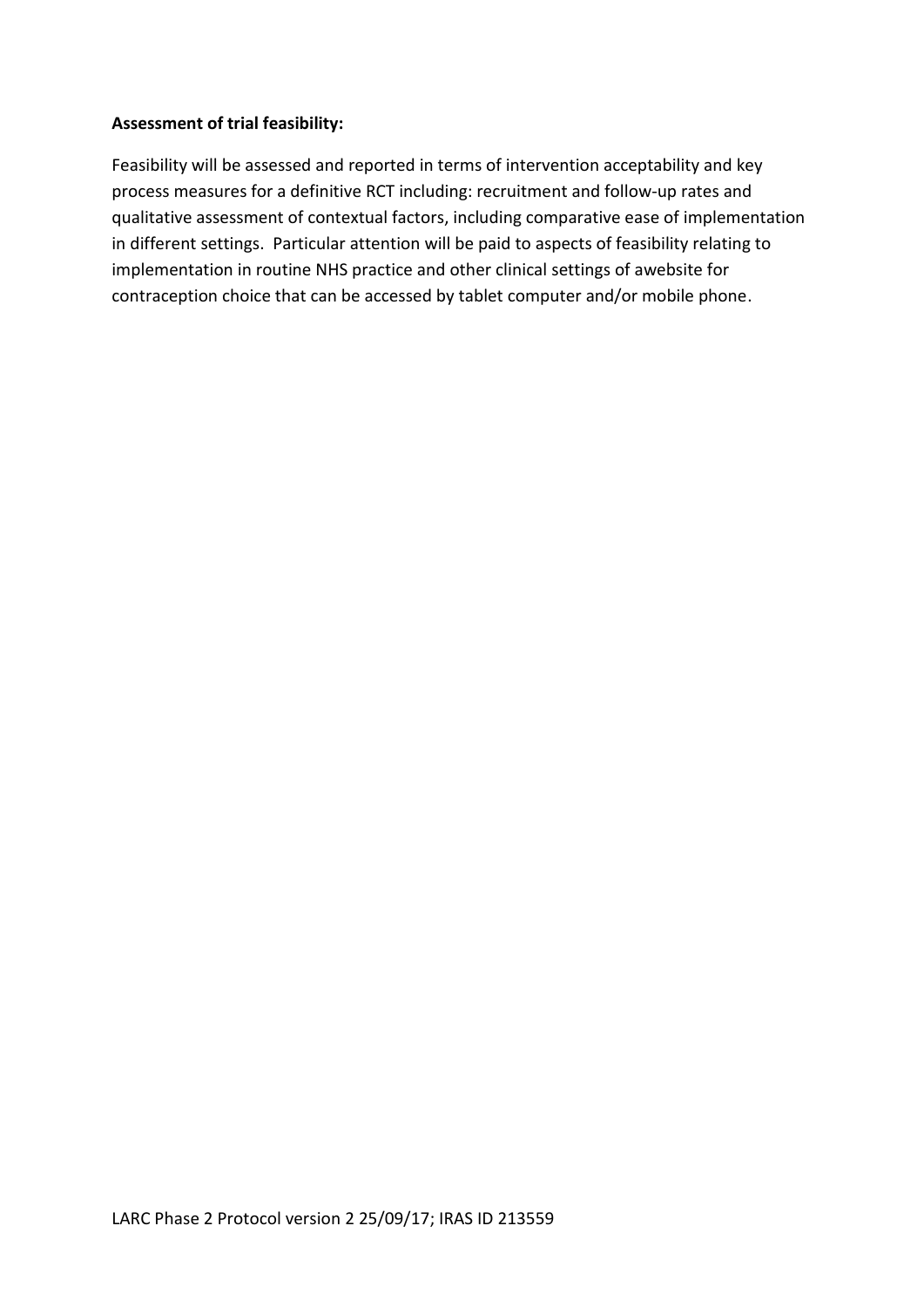#### <span id="page-9-0"></span>**5. TRIAL FLOW CHART**



**Framework of the trial software: online study information, consent, registration, data collection and randomisation**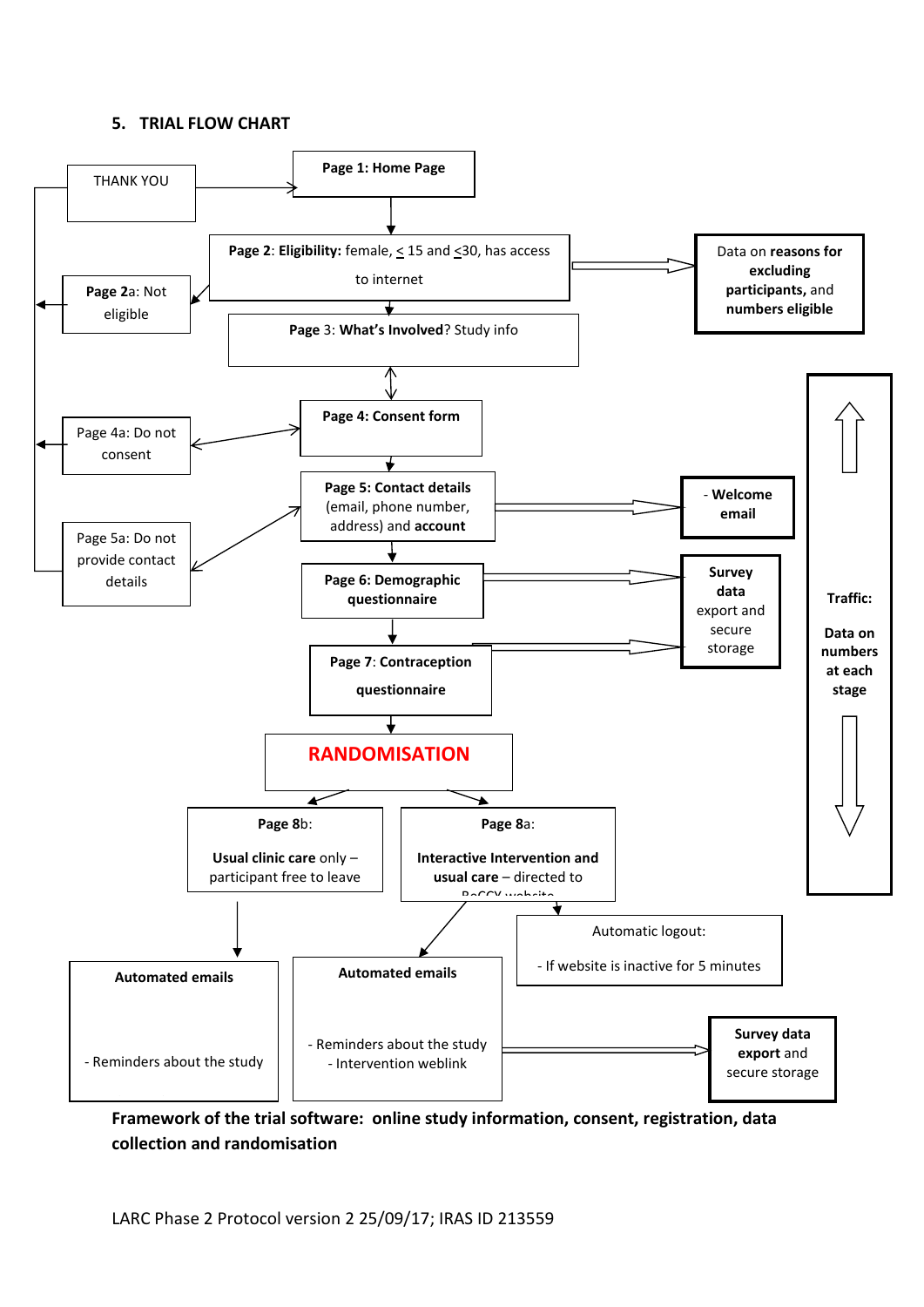#### <span id="page-10-0"></span>**6. INTRODUCTION**

Control of fertility is crucial to the health and wellbeing of women, but unintended pregnancy remains common and costly for both health services and individuals. In the UK, despite a range of freely available effective contraceptive methods, abortion rates have changed little over two decades (at around 190,000 per year for women resident in England & Wales). Despite a national teenage pregnancy strategy and recent fall in under-18 conceptions, England still has the highest rate of teenage pregnancy in Western Europe. A key report on the economics of sexual health concluded that it should be feasible to improve contraception and abortion services in ways that better meet the preferences of service users and that this could lead to a net saving of up to £1 billion over 15 years (1). In addition to the economic burden of unintended pregnancy and abortion to the NHS, and the emotional burden to individual women, unintended pregnancy plays a prominent role in persistent health inequalities in the UK and globally.

Preventing unintended pregnancy involves many steps, including timely education, awareness and socially patterned behaviours that lead women to seek, choose and use contraception consistently and correctly. Health services have a key role in supporting women to choose and use an appropriate method that best meets their needs. However, many women are still not aware of the range of different methods available to them. There are widespread myths about contraception, e.g. fears about impact on future fertility, weight gain or the significance of amenorrhoea. The pill and condoms are well known and widely used - by around half of all women on contraception - but they are not the most effective contraceptive methods.

Long-acting reversible contraceptive (LARC) methods, including intrauterine devices, depo injection and subdermal implants, offer women the most effective protection against pregnancy. Women who use oral contraceptive pills, the contraceptive patch, or vaginal ring have a 20 times higher failure rate than women who use LARC methods (2). Nearly a decade ago, NICE concluded that increasing uptake of LARC is more cost-effective in reducing unintended pregnancy than the contraceptive pill or condoms even at one year (3). At that time estimated uptake of LARC in the UK was low at 8% (2003/4 data) compared with 25% for the pill and 23% for male condoms. Since then, uptake of LARC has increased, but only slowly to 12% in the population in 2008/9 and to 30% by 2013 in women attending community contraceptive clinics (4). Even in specialist community services, younger women are less likely to use LARC (24% in those under 30 years) than older women.

There are **multiple pathways** by which women get information about contraception and choose a method. The main sources of information are the internet, family and friends, school sex and relationships education (SRE), general practitioners, community pharmacies and sexual & reproductive health services. However, not all these sources provide information on LARC and uptake of LARC is limited by the number of appropriately trained

LARC Phase 2 Protocol version 2 25/09/17; IRAS ID 213559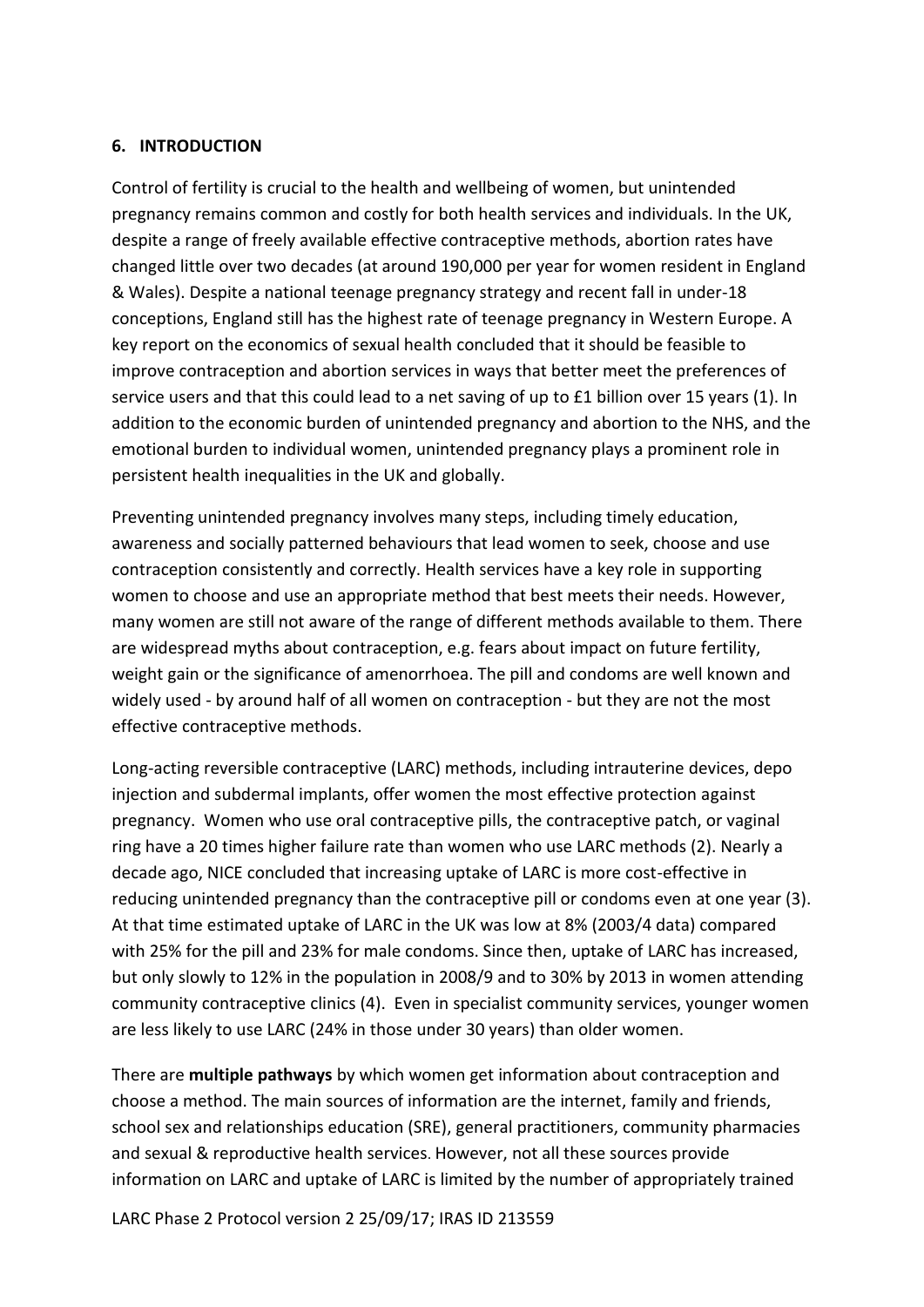doctors or nurses to fit them: many general practices - where 75% to 80% of contraceptive consultations occur - have little or no capacity for fitting and therefore rely on referral to specialist contraceptive services. The emergency intrauterine device (IUD) is much more effective than the emergency pill, but uptake of the emergency IUD remains low and community pharmacies - the first destination for the majority of young women seeking emergency contraception - cannot provide the emergency IUD. Recent surveys show that women's knowledge and experience of post-natal contraception is often poor (Sex and contraception after childbirth. British Pregnancy Advisory Service July 2014). Effective interventions are needed that expand women's choice of more effective methods of contraception, and improve uptake in a variety of settings.

Current **standard care pathways** for contraception vary considerably within and between different settings. Some services provide leaflets (e.g. the Family Planning Association, FPA) explaining the different methods, but the extent to which such leaflets are read, understood or help women reach an informed decision about contraceptive method is unclear. The quality of face-to-face consultation varies widely between different health care providers with different skills, competencies and experience. The evidence base for improving contraceptive uptake and adherence through better face-to-face consultations is slim and mostly disappointing (5-7); our recent Medical Research Council-funded population-based study of why women stop or switch contraceptive methods concluded that traditional consultation with a doctor or nurse in clinic has only modest influence on women's contraceptive decisions.

Health care in the UK is undergoing a **health informatics revolution**. The vast majority of young people have access to digital technology through Internet or mobile phones, which offers huge potential for health promotion. Recent data from the Office of National Statistics (ONS) indicate that 99% of 16-24 year olds have accessed the internet and 88% use it daily (8).We know that younger women are likely to turn to digital resources for information on contraception (9). For the proposed study, we will therefore explore the use of a website that provides information and decision support for contraceptive choices (10- 13). The website will be available directly to users for self-guided use, and may be delivered by any digital media, including the internet, mobile telephone, and handheld computers. Access can be private and self-paced, and programmes can be tailored according to individual preferences. Digital interventions are effective at increasing knowledge of emergency contraception (14) and there is evidence of effect on sexual behaviour, (10) contraceptive choice and adherence (11-13). **However, we are not aware of any services in the UK that currently provide interactive digital interventions to support women's contraceptive decision making.** Our intervention development field-work has confirmed that women and health providers support the idea of a website for contraception choice, to be offered in clinic settings.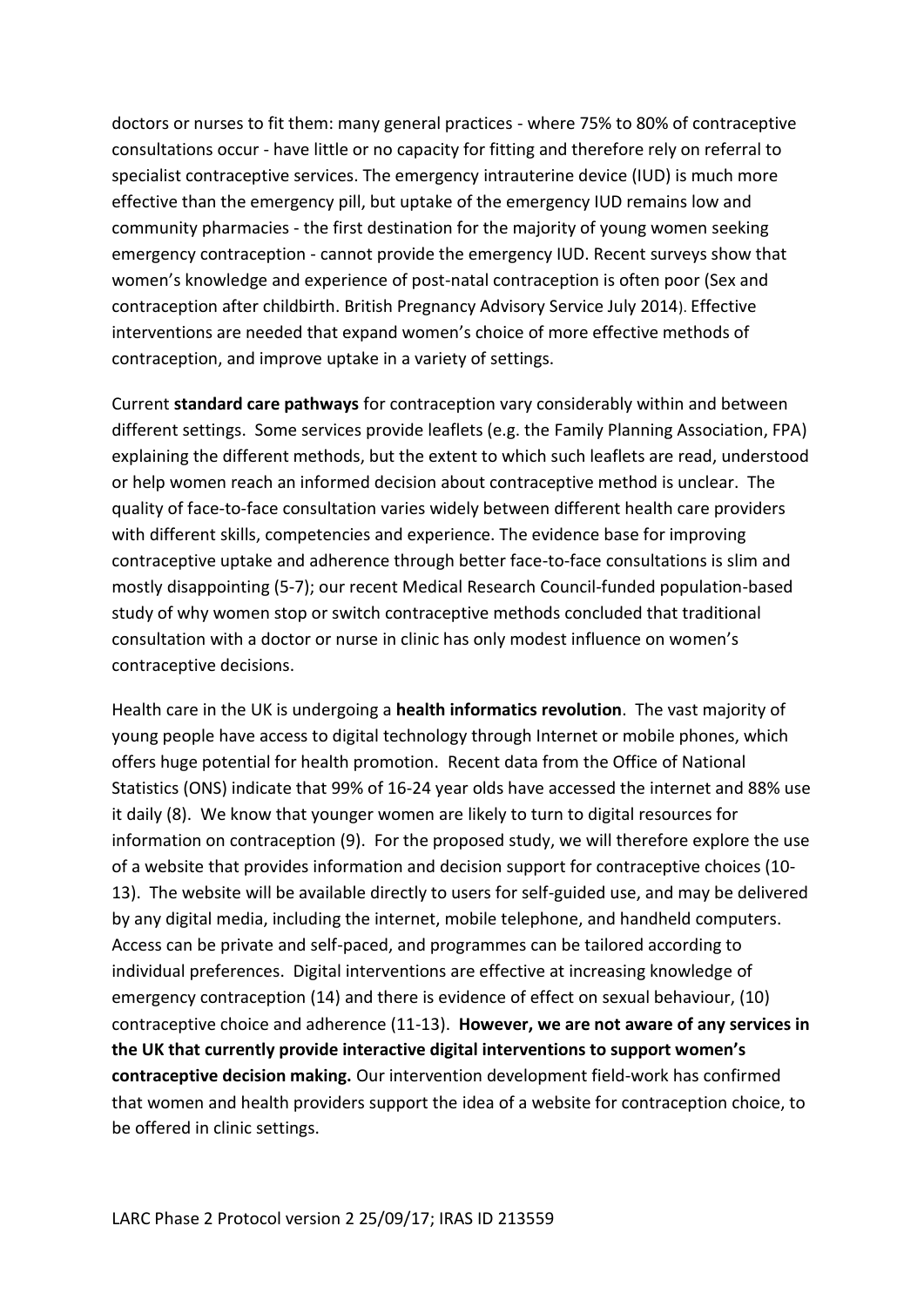The proposed research is timely because it aims to provide women with better information and support to make informed choices about contraception that may have long-lasting effects on their health and wellbeing. Evaluating interventions that can be implemented within busy settings proving contraception services to improve informed choice, access, uptake and adherence to effective contraceptive methods, including LARC, which is a key priority for the prevention of unintended pregnancy in the UK.

In Phase 1 of this study a **systematic review** was undertaken to review evidence on individual level education or decision aid interventions relating to acceptability, uptake and adherence to contraception, including underpinning theories and user and provider views. In addition, we conducted a qualitative evaluation of women's views of contraception, with a focus on contraceptive myths and misconceptions on social media sources such as Youtube and various online forums.

**Health professionals** from each of the five study settings (GP practice, sexual health clinic, maternity ward, abortion service, and community pharmacy) were interviewed using a semi-structured interview, to gather information on their views of women's contraceptive knowledge and needs, and the perceived challenges to supporting and understanding contraceptive decision-making, to hear their experiences of existing websites (if any) and their preferences for future websites as well as to understand how a website can complement, enhance or replace and/or fit with established services. In addition, an **expert workshop** was facilitated in order to gain insight on intervention content from a wider range of professionals, including experts in e-health, psychology, decision aids and humancomputer interaction.

**Women aged 15 to 30** were invited to either focus groups or individual interviews to gather insight into their contraceptive beliefs, experiences, when, where, why and how they access information on contraceptives, and how they make personal choices and decisions around contraception.

Findings from the social media evaluation, qualitative interviews with health professionals as well as focus groups and interviews with women from each of the five study sites were in line with each other, so sampling stopped once data saturation had been reached.

Our **main findings** were that:

-Women don't fully understand contraceptive side-effects

-There tends to be an underestimation of contraceptive benefits and an overestimation of contraceptive side-effects

-The 'unnaturalness' of hormones is by far the most common concern

-Infertility, irregular bleeding, no periods, and cancer are side-effects women are also particularly worried about

LARC Phase 2 Protocol version 2 25/09/17; IRAS ID 213559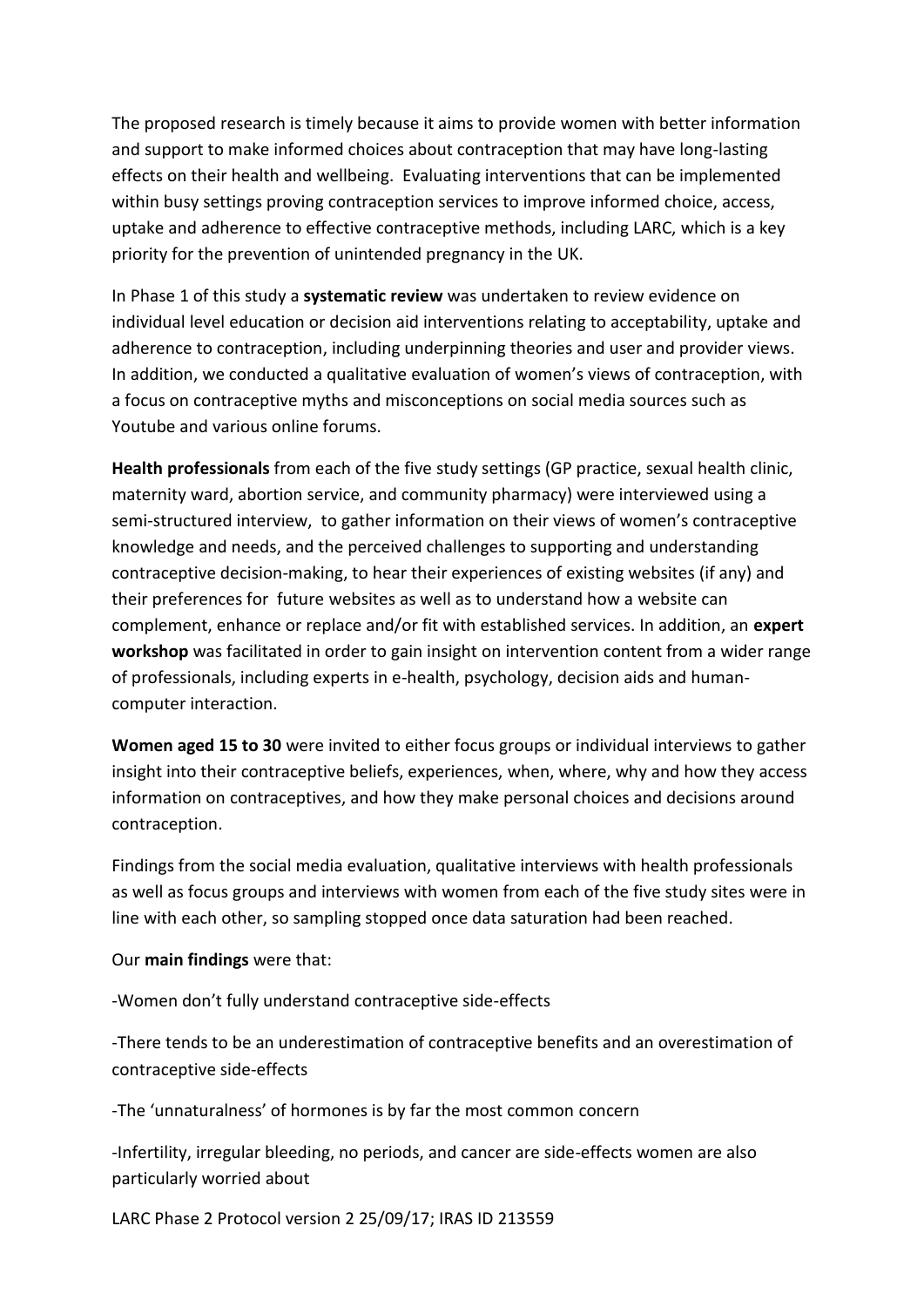-Partners' views are important to women

-Many women think it is unhealthy to skip periods

-Many women think their bodies need a break from contraception

-Women like seeing honest videos of other women talking about their experiences of contraception

-Women don't like seeing too much text on a website and would prefer to have options for more information if they wish to know more

#### **The intervention website**

We have integrated the findings from the systematic review, women's views on social media, the expert workshop, and interviews with women and health professionals, to develop a trial-ready self-guided website that presents a number of contraceptive options in response to input of women's preferences and concerns. The website will be ready for launch in January 2017.

#### <span id="page-13-0"></span>**7. AIM AND OBJECTIVES**

The aim of the study is to develop and test the feasibility of an online trial of a website to increase the acceptability, uptake and adherence to long-acting reversible contraceptive (LARC) methods in young women. LARC methods include the intrauterine device (IUD), intrauterine system (IUS), subdermal implant (SDI) and depo injection.

The objectives are:

#### **Phase 1 (completed)**

1. To systematically review evidence on individual level education or decision aid interventions relating to acceptability, uptake and adherence to LARC, including underpinning theories and user and provider views.

2. To obtain the views of contraceptive service users and providers in six settings (general practice, sexual & reproductive health services, abortion services, maternity services and community pharmacies) relating to access, acceptability, uptake and adherence to LARC

3. To apply the information from objectives 1 and 2 to identify the key design issues and content for an interactive digital intervention (website) and an appropriate comparator

4. To co-develop the website with young women (through focus groups and interviews) and healthcare professionals (through an expert workshop)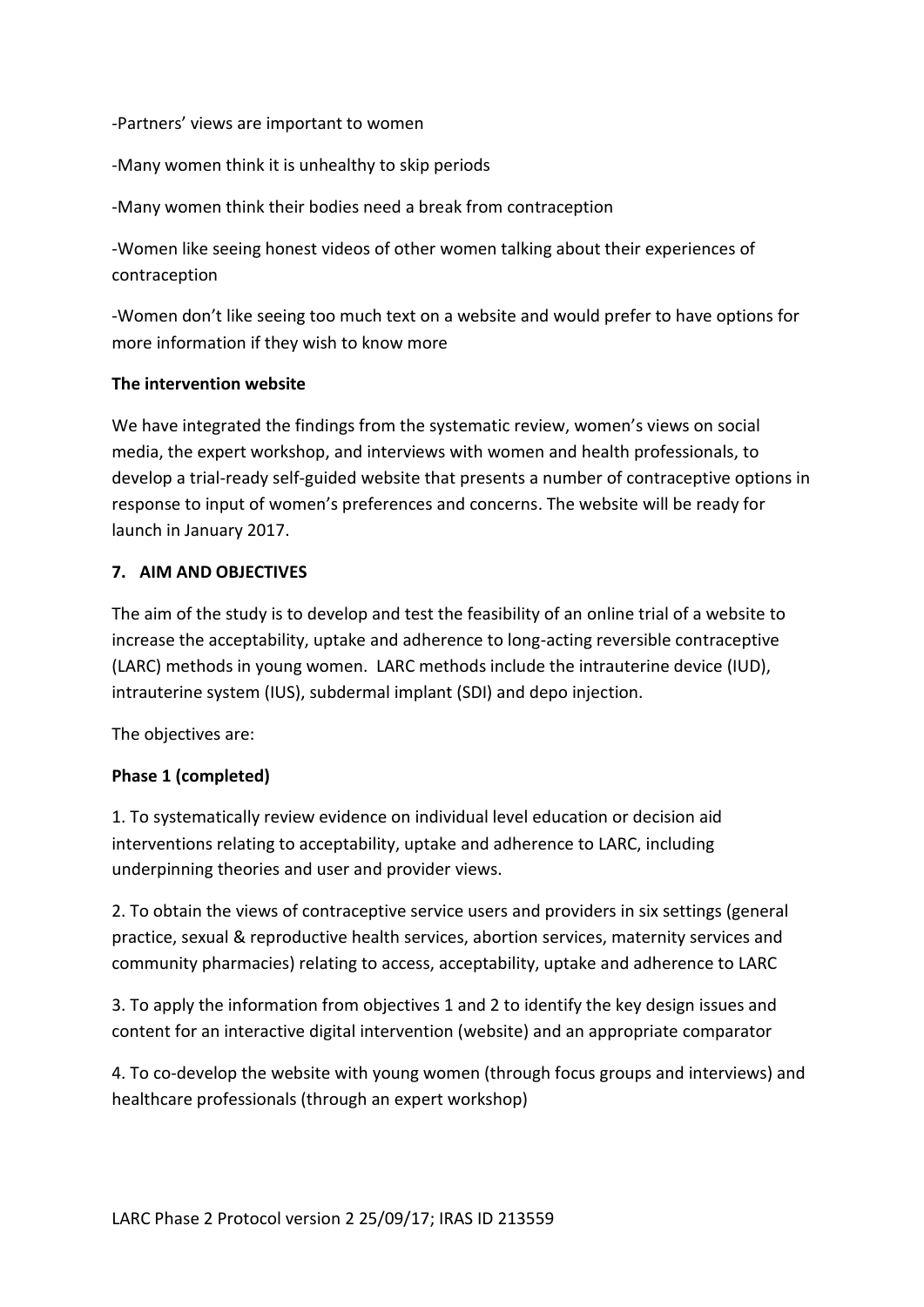#### **Phase 2**

5. To conduct a randomised pilot trial of the website in five different service settings (general practice, sexual & reproductive health service, abortion service, maternity service and community pharmacy).

6. To conduct a qualitative process evaluation with women and clinic staff, to assess the acceptability of the trial procedures, women's views of the intervention itself and implementation considerations.

7. To write a protocol for a definitive trial of an interactive digital intervention (website) to improve informed choice of contraception and the acceptability, uptake and adherence to LARC methods in young women.

#### <span id="page-14-0"></span>**8. OUTCOMES**

*Funder-approved Amendment to outcomes measures*: (this effectively converts the secondary outcomes related to contraception into primary outcomes)

#### Primary Outcomes

- LARC method in use at 6 months (or 2 month post-partum) measured by response to study outcome questionnaire
- Satisfaction with any chosen method of contraception at 6 months (or 2 months postpartum) - measured at 3 months and at 6 months by response to study outcome questionnaire using a Likert scale 1-5. *How satisfied are you with the contraception you are using currently?*

#### Secondary Quantitative Outcomes

- Follow-up rate at 6 months **after randomisation**, for participants recruited from the general practice, sexual & reproductive health service, abortion services, and community pharmacy), **or at 2 months post-partum** for women recruited from the maternity service.
- Recruitment rate measured via the trial website as the time taken to recruit (up to 80) women in each site. Recruitment is assessed by completing (in full or in part) the baseline questionnaire.
- First choice of contraceptive method measured at 3 months and at 6 months by response to study outcome questionnaire
- Any contraceptive method in use at 6 months (or 2 months post-partum) measured by response to study outcome questionnaire
- Pregnancy measured at 3 months and at 6 months by response to study outcome questionnaire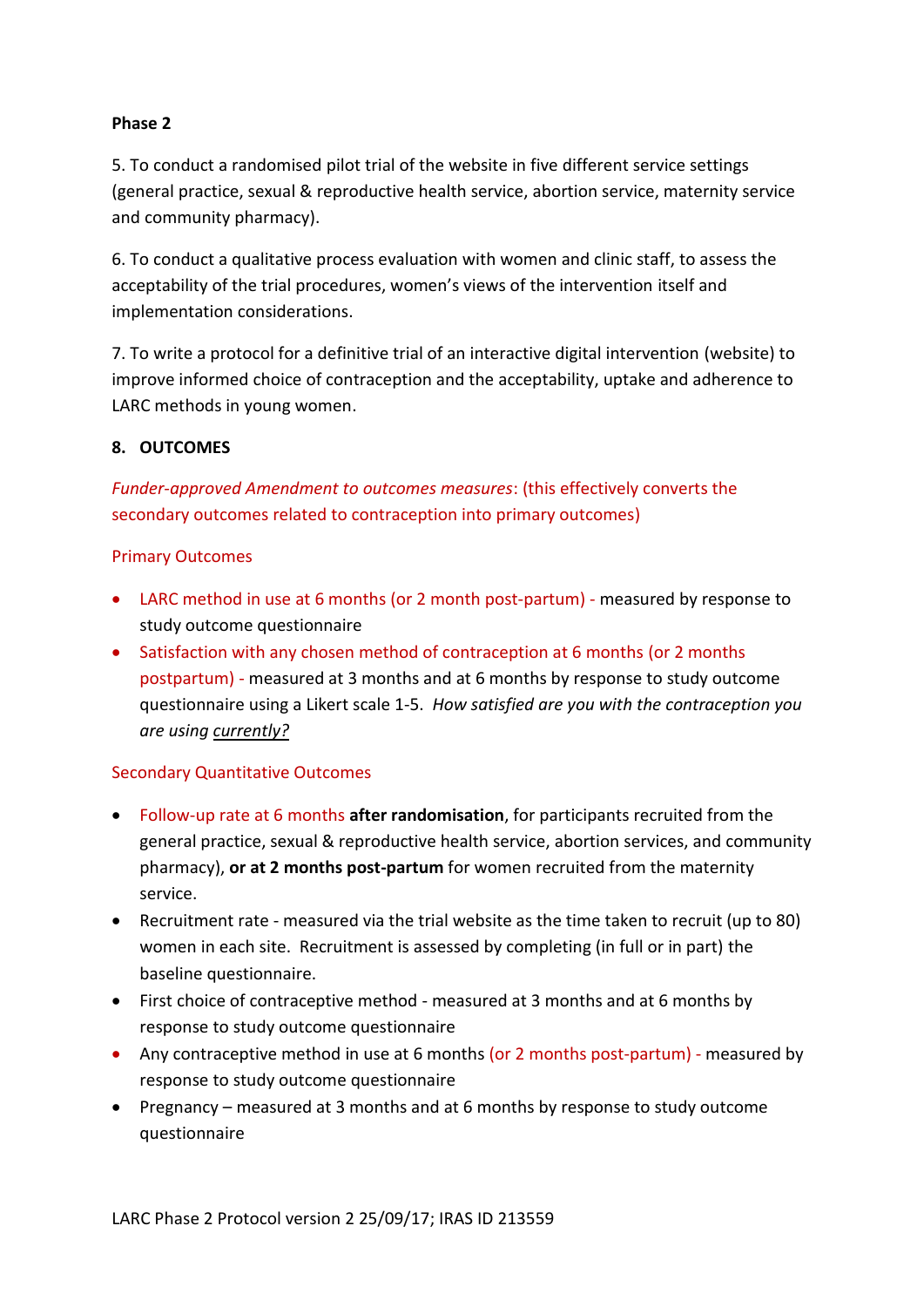Health service and out-of-pocket costs for contraception and other sexual health services - measured at 3 months and at 6 months by response to study outcome questionnaire

# **Secondary Outcomes – qualitative**

- Patient views and experience of the intervention and trial procedures, assessed through qualitative interviews at 2 weeks after randomisation with five women at each study site (total 25 interviews) (See Topic Guide). Questions to be explored include:
	- Are the online trial procedures acceptable to participants? E.g. the process of online registration and consent, the receipt of incentives, completing online questionnaires, contact and follow up by email and text
	- What are women's views of the intervention?
	- How might trial procedures be improved, to optimise retention in a full-scale trial?
- Provider views about impacts on the service and trial procedures, assessed through qualitative interviews with 15 key staff in total (3 per site), sampling those who have roles in facilitating the study in each setting (e.g. receptionists, practice managers, nurses, midwives, doctors and pharmacists) (see Topic Guide). Questions to be explored include:
	- Are recruitment procedures acceptable to staff?
	- How might recruitment procedures be improved, to optimise recruitment to a fullscale trial?
	- What are staff views on the feasibility and usefulness of a contraception decision website in each clinic setting?

# <span id="page-15-0"></span>**9. SAMPLE SIZE and RECRUITMENT**

The original target sample size of 80 participants in each of the five settings was based on estimating an expected follow-up rate at 6 months of 70% to within 10% precision (95% CI 60% to 80%) for each setting. This sample size also provided 80% power to detect a significant difference (at the 5% level) in the follow-up rate between two settings if the true difference is 22% (e.g. 59% vs. 81%). By pooling data across settings this sample size also provides 80% power to detect a significant difference (at the 5% level) in the follow-up rate between the intervention and standard arms if the true difference is 15% (e.g. 62.5% vs. 77.5%). The expected follow-up rate is based on a previous sexual health study that recruited and followed-up the participants online (Sex Unzipped).

# *Funder-approved amendment to sample size:*

A further 530 participants are to be recruited from one existing site, though recruited in a different way (from the central booking system). Together with the original target size this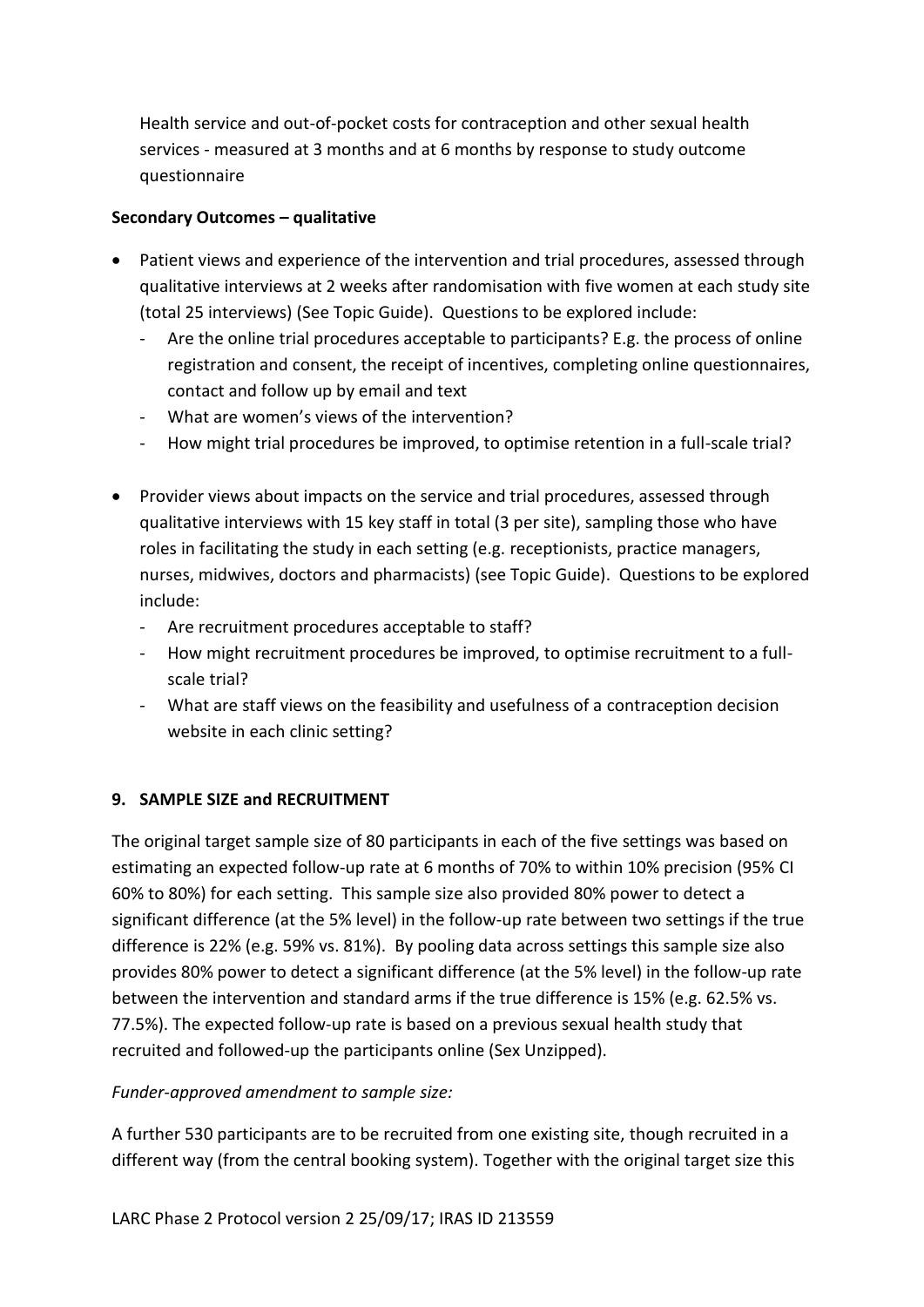leads to a total of 930 participants. This new total sample size is calculated to provide power to assess the effect of the intervention on the revised primary outcome which is uptake of LARC at follow-up. Specifically, assuming a follow-up rate of 70%, this sample size provides at 82% power to detect as significant (at the 5% level) an increase from 35% (control group prevalence) to 47% in LARC use due to the intervention.

The recruitment period of 6 months is based on:

- the volume of patients attending each of the study sites, which is high i.e. hundreds or dozens of women per week in four sites - GP, SRH, maternity service and bpasand at least 30 women per month in the pharmacy,
- the proportion of women invited to take part in the study who accept which, given the financial incentives to take part, is expected to range from 20% to 30%.

| Category                  | <b>Name</b>                       | <b>Details</b>                      |
|---------------------------|-----------------------------------|-------------------------------------|
| Sexual and Reproductive   | Margaret Pyke Centre              | 44 Wicklow Street, London           |
| <b>Health Service</b>     |                                   | WC1X 9HL                            |
| <b>Abortion Service</b>   | <b>British Pregnancy Advisory</b> | BPAS London East. 32-36             |
|                           | Service                           | Romford Road, Stratford,            |
|                           |                                   | London E15 4BZ.                     |
| <b>Community Pharmacy</b> | <b>Green Light Pharmacy</b>       | 228-230 Uxbridge Road,              |
|                           | Shepherd's Bush                   | London W12 7JD                      |
| <b>Maternity Service</b>  | Ashford & St Peter's              | St Peter's Hospital,                |
|                           | <b>Hospitals NHS Foundation</b>   | <b>Guildford Road Chetsey</b>       |
|                           | Trust                             | Surrey KT16 OPZ                     |
| <b>General Practice</b>   | <b>General Practice in Camden</b> | <b>Clerkenwell Medical Practice</b> |
|                           | and Islington                     | Finsbury Health Centre, Pine        |
|                           |                                   | Street, London, EC1R OLP (to        |
|                           |                                   | be confirmed)                       |

#### **Sites**

These five clinical settings were chosen because, together, they provide contraceptive care for the great majority of women in the UK. In addition, they include services that provide care for women at highest risk of unintended pregnancy (i.e. those who attend abortion services or seek emergency contraception through community pharmacies). Development of interventions that are feasible and acceptable to women and providers in these settings therefore has the greatest potential for impact.

#### <span id="page-16-0"></span>**10. TRIAL DESIGN**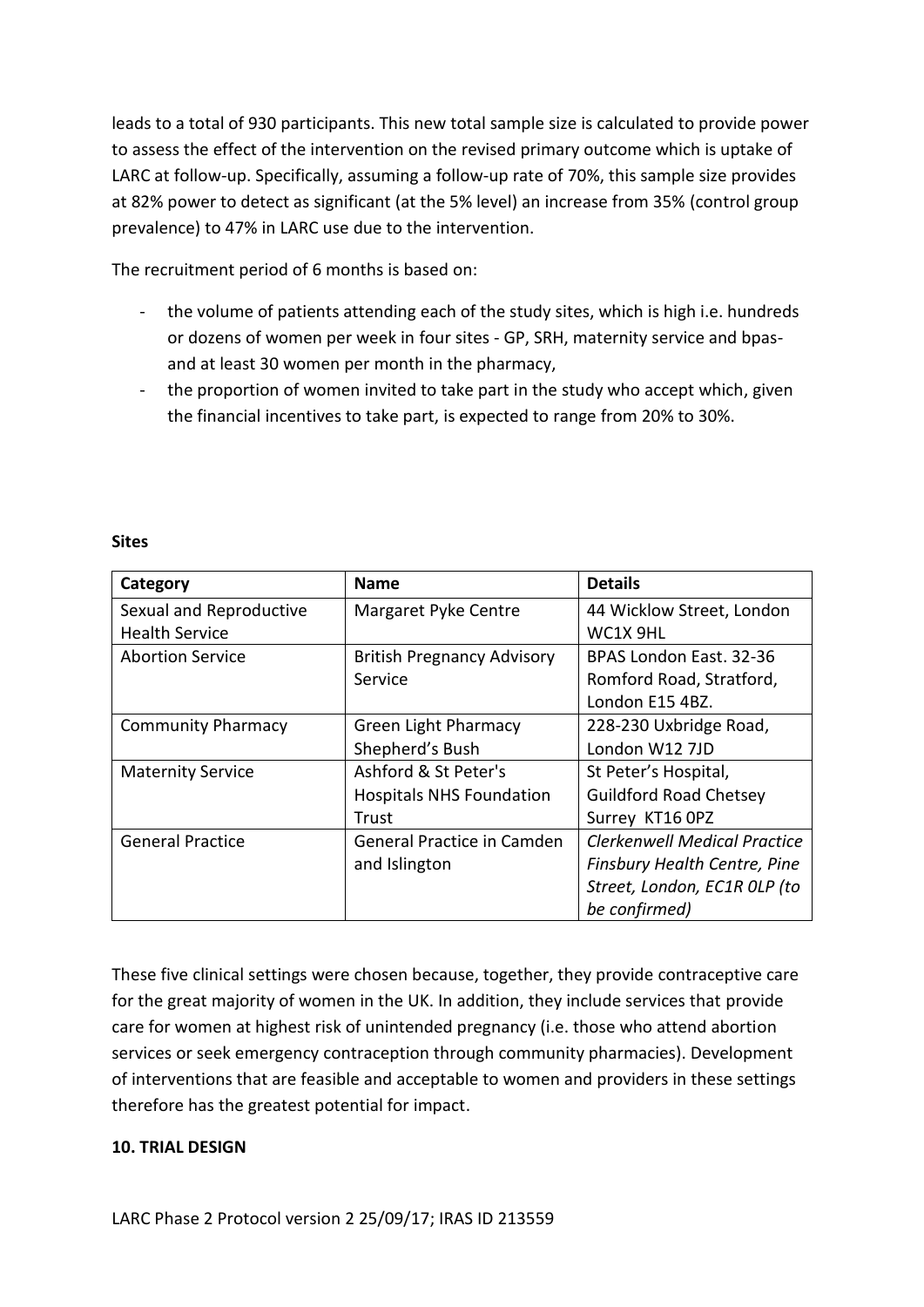This pilot is an individually randomised, parallel group trial.

#### <span id="page-17-0"></span>**Inclusion and exclusion criteria**   $10.1$

#### **Inclusion criteria:**

Women aged 15 to 30 years with a need for current or future contraception, attending one of the study sites, able to read English, with an active email account and access to the internet.

# **Exclusion criteria:**

Women unable to provide informed consent (e.g. severe learning difficulties). Women needing a language advocate to understand English since the intervention content is intended to be accessed in private.

# <span id="page-17-1"></span>10.2 The Intervention

There are four main contents to the intervention. 1) General information on contraception, including information on each method as well as contraceptive benefits and side-effects and other common concerns. 2) Videos of women as well as health professionals discussing contraceptive experiences, concerns and misconceptions. 3) An interactive tool to help women chose a method of contraception which provides individually tailored results. 4) A page offering a link to NHS clinic finders as well as links to other useful resources, such as further information on sexual health, or websites offering support and advice for sexual abuse for example.

The website was based on evidence from the literature, qualitative interviews with men, and discussions with clinical and academic experts in sexual health. The development process was iterative, incorporating a high level of user involvement. The intervention is designed to be delivered initially in clinic, but also providing (and encouraging) access for the intervention group after patients have left clinic. This is to allow the intervention to be integrated into the clinic pathway, and also to take advantage of a 'teachable moment' when patients are engaged in thinking about their health, and so may be more amenable to behaviour change.<sup>15</sup>

The intervention comprises a website, displayed on a 'tablet' computer. Whilst in clinic, users allocated to the intervention group will be asked to work through a tailored package of individualised website content. After leaving clinic, the website will be available for them to re-visit and explore freely, and will be accessible on mobile phones as well as desktop computers.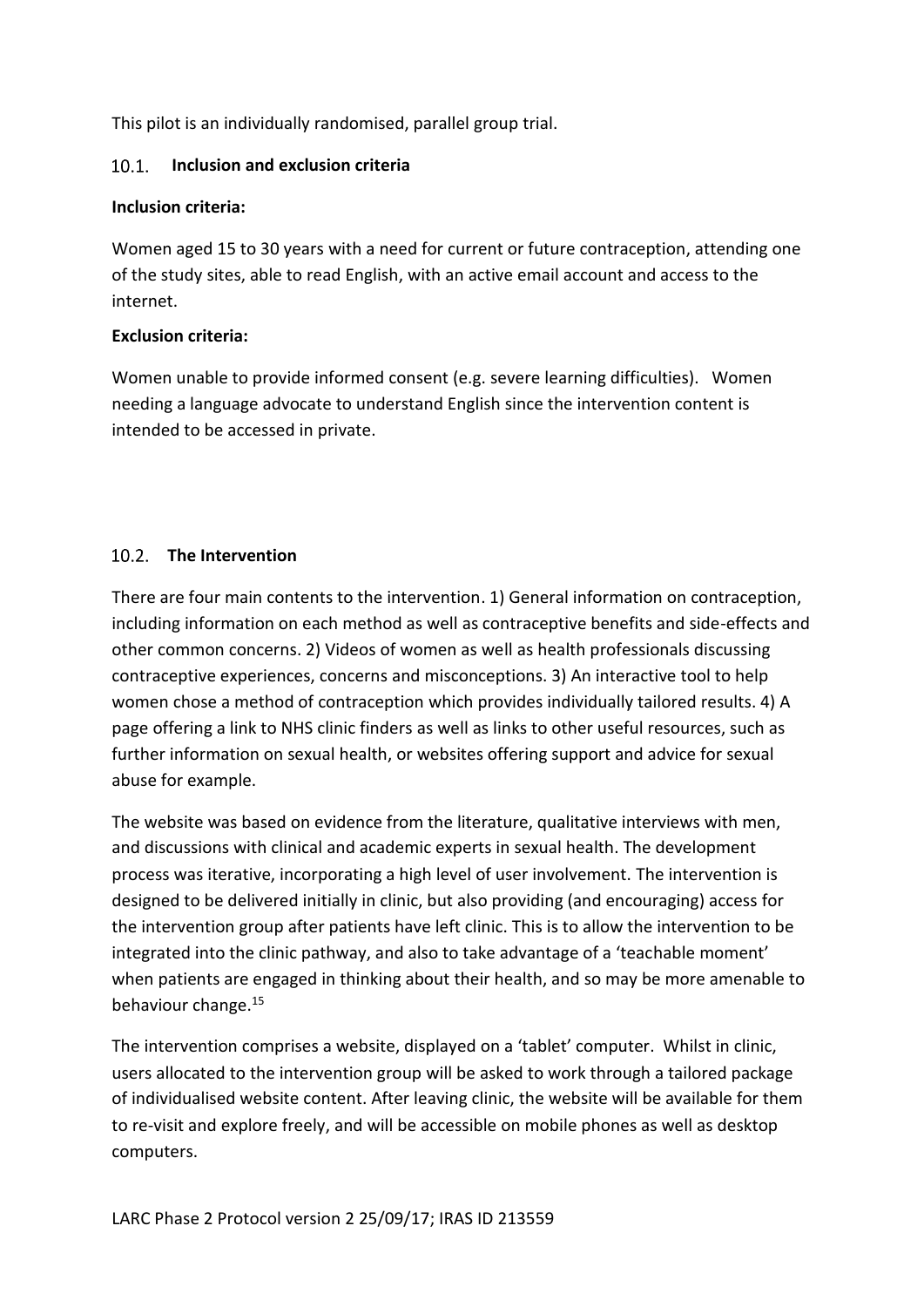Women randomised to the intervention group will be taken through a series of questions designed to identify appropriate method(s) that best suits individual preferences e.g. for a non-hormonal method, or one that does not require insertion by a health care professional, or one that is invisible, or one that can be forgotten about once inserted.

The website will give information to address women's concerns and barriers to uptake of LARC. A contraceptive choice tool will take account of women's views and preferences on the benefits and side effects of contraception and three suitable contraceptive options will be recommended with brief annotation, that can be emailed, texted to a mobile phone and used in a subsequent consultation and / or taken home.

Women randomised to the control group will be thanked for their participation and will then access standard contraceptive care only. All women in both intervention and control groups will be asked by automated email to complete the same outcome questionnaires online at 3 and 6 months (or 2 months post-partum). The control group will be offered access to the intervention website at the end of the study (after completion of 6 month follow-up).

#### <span id="page-18-0"></span>10.3. Procedure

On arrival at each of the sites, female clinic users will be given a flyer about the trial by the reception or research staff. This will give very brief information about the study, indicating the inclusion criteria (See flyer). This information will also be available on posters within the waiting room and the clinic rooms (see poster). Flyers and posters will direct participants to the tablet computer in the waiting room, or suggest that they approach the researcher (trial manager) or research nurse, if they are available. Clinic staff will also be asked to talk to eligible patients about the research, give them a flyer with brief information (if they have not already received one), and refer them to a member of research staff or directly to the tablet device, if interested.

Where possible, recruitment will be self-directed, using a tablet computer (e.g., iPad), which will be available in the waiting room (this will be secured to prevent theft). The trial software will be set-up to allow participants to be taken through the steps of screening, consent, automatic randomisation, data collection, and intervention viewing, without assistance from the staff. The trial manager (AG) or a member of clinic research staff will be present most of the time to assist and answer questions regarding trial registration only (not concerning clinical questions). When research staff are not available, a mobile number for the trial manager (AG) will be provided for potential participants' questions. The online recruitment and consent procedures are based on those from two previous online trials conducted by members of the study team: the Sexunzipped online trial and the Men's Safer Sex online trial. $16,17$  In both of these studies, attracting participant interest was straightforward. Participants found the enrolment procedures and baseline questions onerous and time-consuming, and so we have streamlined the online trial software, and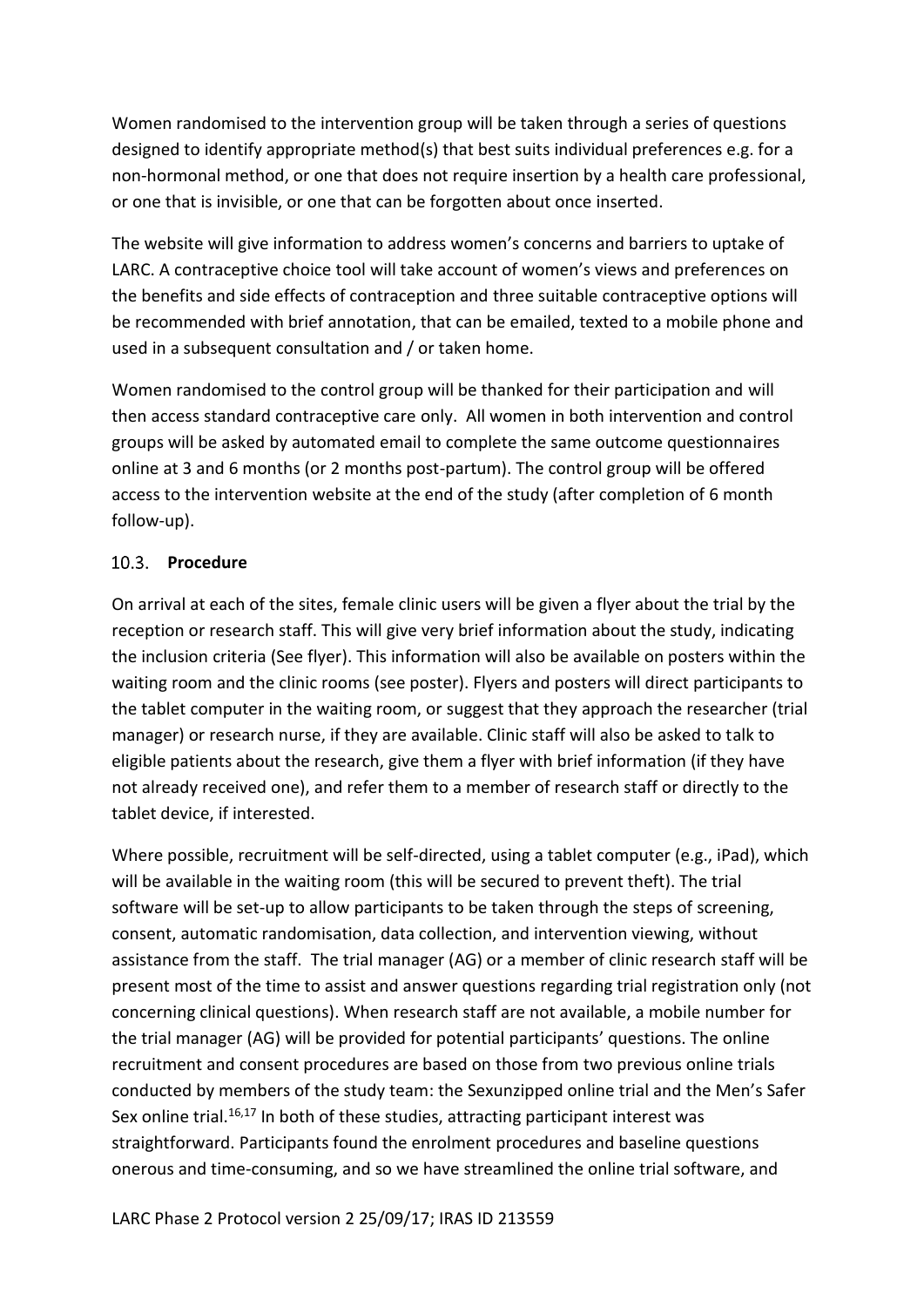minimised the number of questions asked at baseline and follow-up (see online trial software framework and outcome questionnaires). We will maximise follow-up rates by using three routes to contact participants (with participant permission): by email, mobile phone, and by post. Evidence suggests that online trials are an efficient method of conducting clinical trials of low-risk interventions, and such methods are acceptable to participants.<sup>18</sup> Furthermore, online recruitment methods in trials of online interventions can improve the validity of the findings.<sup>19</sup>

The tablet device in the clinic waiting room will only allow patients to use the trial-related software and the intervention website (no other websites), and they will be led sequentially through the steps of recruitment and consent (see Figure 1). Initially, participants will be given some brief information about the trial and an invitation to participate. Then, they will be asked to complete a screening questionnaire to determine their eligibility for the trial<sup>a</sup>. Those who are ineligible at this point will be informed of this, and thanked for their time. Those who are eligible will receive detailed information about the study<sup>b</sup>. At this point, participants will be told that they can ask the research staff any questions regarding registering for the trial that they may have, and will be offered the mobile number of a member of research staff, in the case that none are available on site. If necessary, participants will be taken to a side room to discuss any queries regarding research participation. Participants will then be directed to a screen where they will give informed consent by agreeing to a number of statements (e.g., that we may contact them by email, mobile phone and post, that they understand what is involved, and that they agree to take part). Patients who do not consent (i.e., they do not agree to all the statements), will be informed that they cannot participate, and thanked for their time. Participants will be allowed a reasonable amount of time to decide whether they wish to consent, as they will be permitted to return to the tablet at any point during their clinic visit. However, as the intervention is designed to be integrated into the clinic journey, participants must sign up to the study before leaving the clinic.

Participants will then be asked to give their contact details (email address, telephone number, and postal address), in order to contact them for follow up assessments, to send the intervention group reminders to view the website, and to remind them that they are participating in the trial, and to send an electronic voucher to recompense participants for their time. Participants will be given the option not to give some of this information; however an email address is compulsory, to contact them for follow-up assessments. Participants who decline to give an email address will be excluded from the study.

-

a This information will be completely anonymous, as participants will not be asked to give any personally identifying details. This data will only be stored for information regarding recruitment and exclusion **<sup>b</sup>** if they choose to participate, this will be sent to them via email for future reference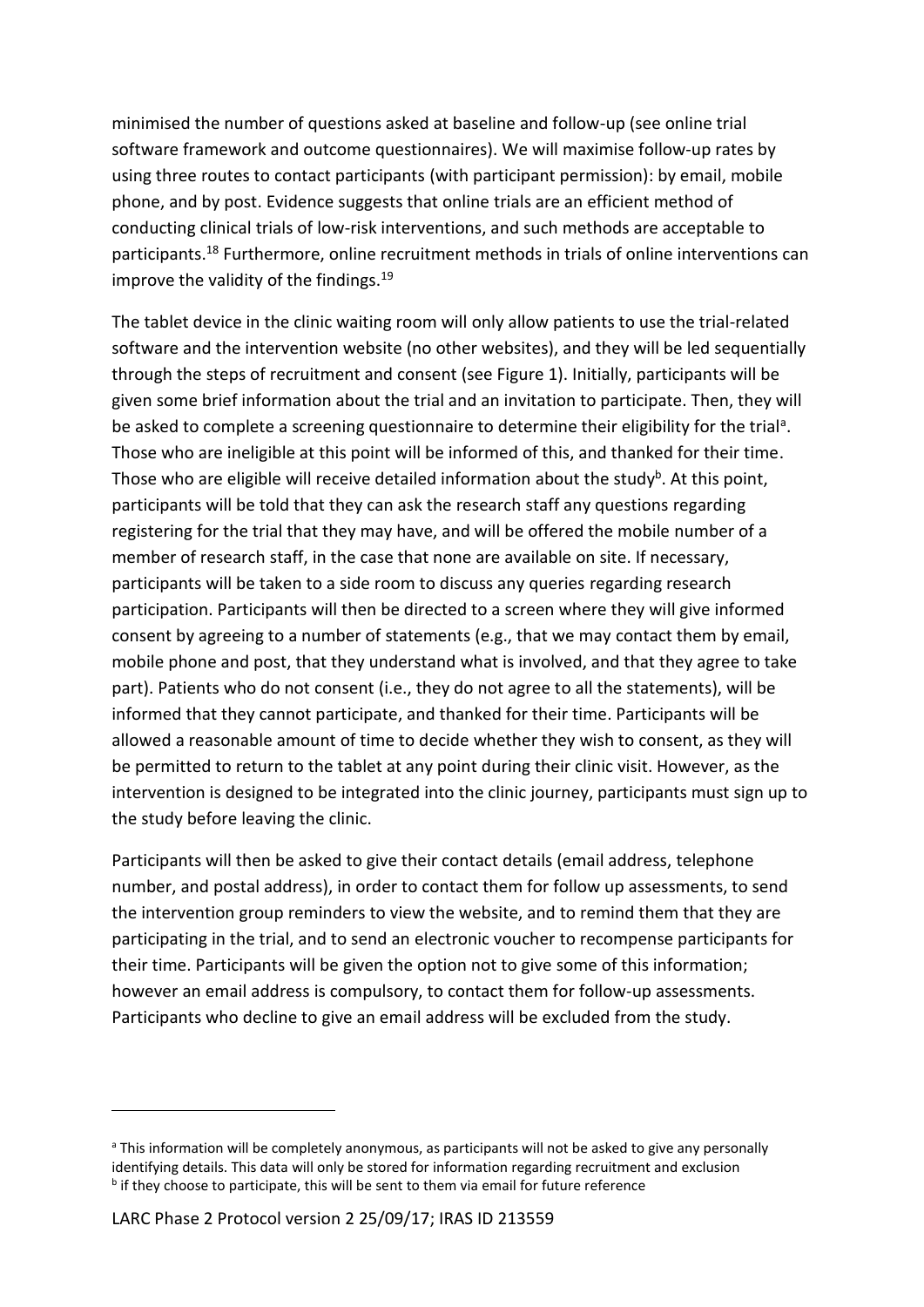Demographic and baseline sexual health data will then be collected (see '*Measures'*). Participants will be given the option to withdraw from the study at any time after giving consent. All follow-up emails that participants receive will include a link to allow them to withdraw from the study, including one which will be sent to them immediately after registration.

#### *Funder-approved amendment to recruitment*

In addition to the recruitment above, we will recruit an additional 530 women from one site only, the Margaret Pyke Centre, via their Central online Booking System. Currently, when women request an appointment for contraception, they are directed to the Trust website to book their appointment. For this study, women will be informed on the Trust website that the clinic is taking part in a study to improve information about contraception, and inviting them to go online (by clicking on a hyperlink) and see if they want to take part in the study before they attend their appointment. Clicking on the hyperlink will take women to the trial website from where all procedures are the same as above.

It is routine practice at the Margaret Pyke Centre to send patients a text message to confirm their appointment. For this study, women who have booked a contraceptive appointment will be sent an additional text informing them that the clinic is taking part in a study to improve information about contraception, and inviting them to go online (by clicking on a hyperlink) and see if they want to take part in the study before they attend their appointment. Clicking on the hyperlink will take women to the trial website from where all procedures are the same as above.

#### <span id="page-20-0"></span>**Randomisation procedures**

A randomisation list will be generated for the trial by a random number based algorithm in the computer software Stata. This list will be incorporated into the trial software programme before the trial begins, to allocate all participants to either the intervention or control condition. This allocation will be unalterable. Allocation will be concealed until the point of allocation, which will be immediate.

Participants allocated to the control condition will be notified that they have not been selected to view the intervention and told they will be contacted again in 3 and 6 months (or two months post-partum) to gather follow-up data. Those allocated to the intervention condition will be directed to the intervention website. Patients may stop viewing the website whenever they wish, and buttons will be included on the web pages to exit, recording whether they exiting because they want to (e.g., if they're bored), or if they are being called in to see the clinic staff. This data will be recorded, in order to give information about feasibility of website usage in practice.

For patients recruited through the MPC Central Booking Office there will be a variable interval of a few days before they attend their clinic appointment. All other registration and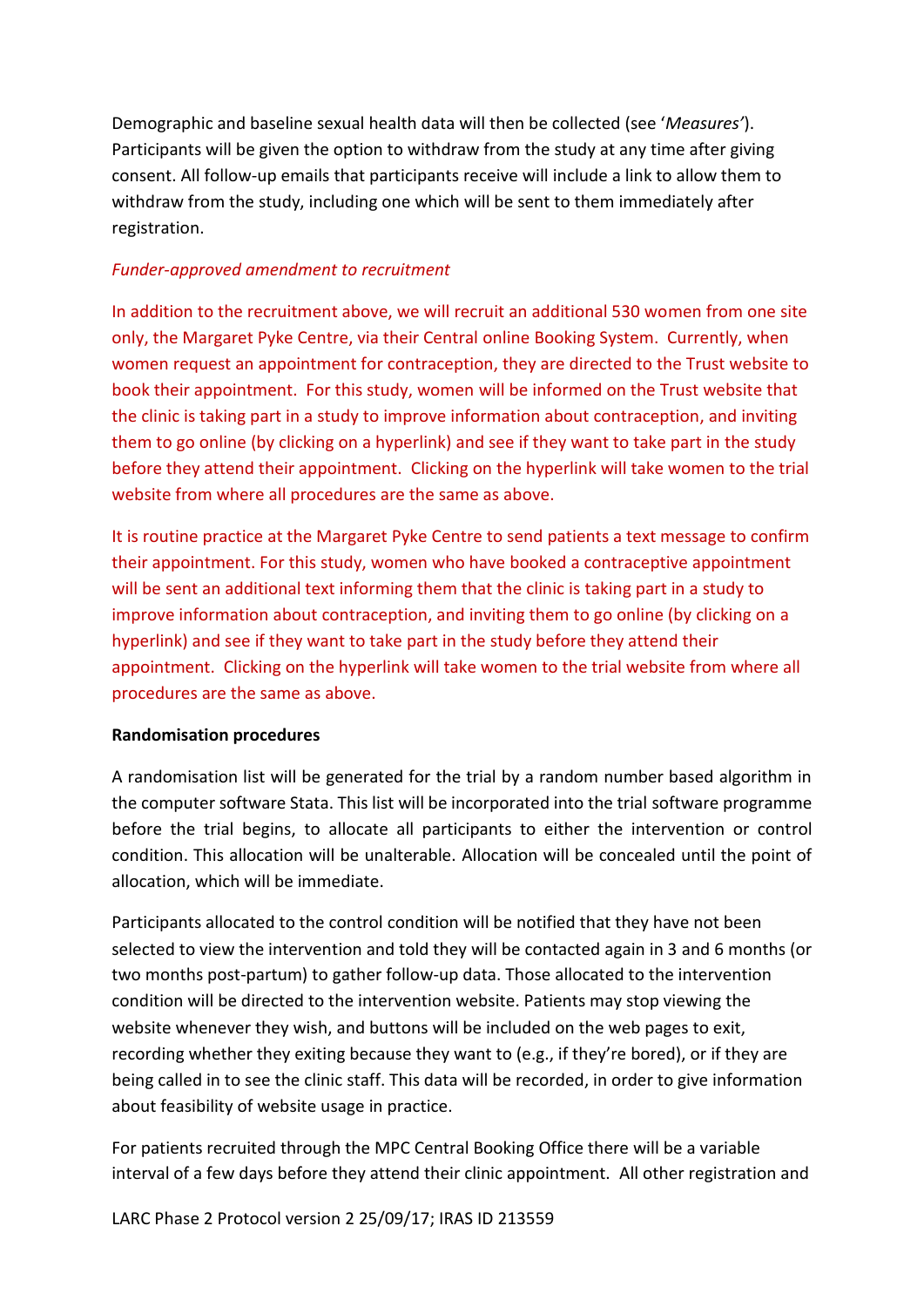intervention viewing is designed to take place in the waiting room, whilst patients are waiting to be seen by the clinic staff. This is designed to mimic how the intervention may work in practice – it can be offered to patients on arrival, so that they can complete activities in the time that they are waiting (often up to an hour).

At three and six months after their initial clinic visit, participants will receive an automated email requesting them to complete a follow-up questionnaire (see ', including a link to the online questionnaire (see Appendix, outcome questionnaires). If they do not complete the questionnaire, they will receive 4 further email prompts, at one-week intervals, and two text messages to their mobile phone (including the web link to the online questionnaire). If participants still do not respond, the researcher will telephone these participants, reminding them about the questionnaire and offering them the opportunity to complete it over the telephone. Finally, non-responders will be sent outcome questionnaires by post (once only).

#### <span id="page-21-0"></span>**Questionnaire Measures**

#### **Demographics:**

Participants will be asked to complete a demographic questionnaire at baseline, which will assess relationship status, age, employment status, and ethnicity (See Demographic questionnaire).

#### **Contraception questionnaire:**

Participants will be asked to complete a questionnaire at baseline, and at 3 and 6 month follow-up to assess what contraceptive methods, if any, they are using currently or have used before (baseline) or since enrolling in the study (at follow-up). Participants who are currently using contraception will be asked how satisfied they are with the method. At follow-up only, participants will be asked if they have had a pregnancy and, if they have, the outcome of the pregnancy (ongoing, gave birth, miscarried, terminated, or prefer not to say).

#### **Service use related to contraception and sexual health:**

Participants will be asked to specify where they go to get their contraception and if they pay for it themselves.

#### **Interaction with the intervention**

In order to assess engagement with the intervention (and whether this is related to outcome), we will record website usage. The software used will record the number of times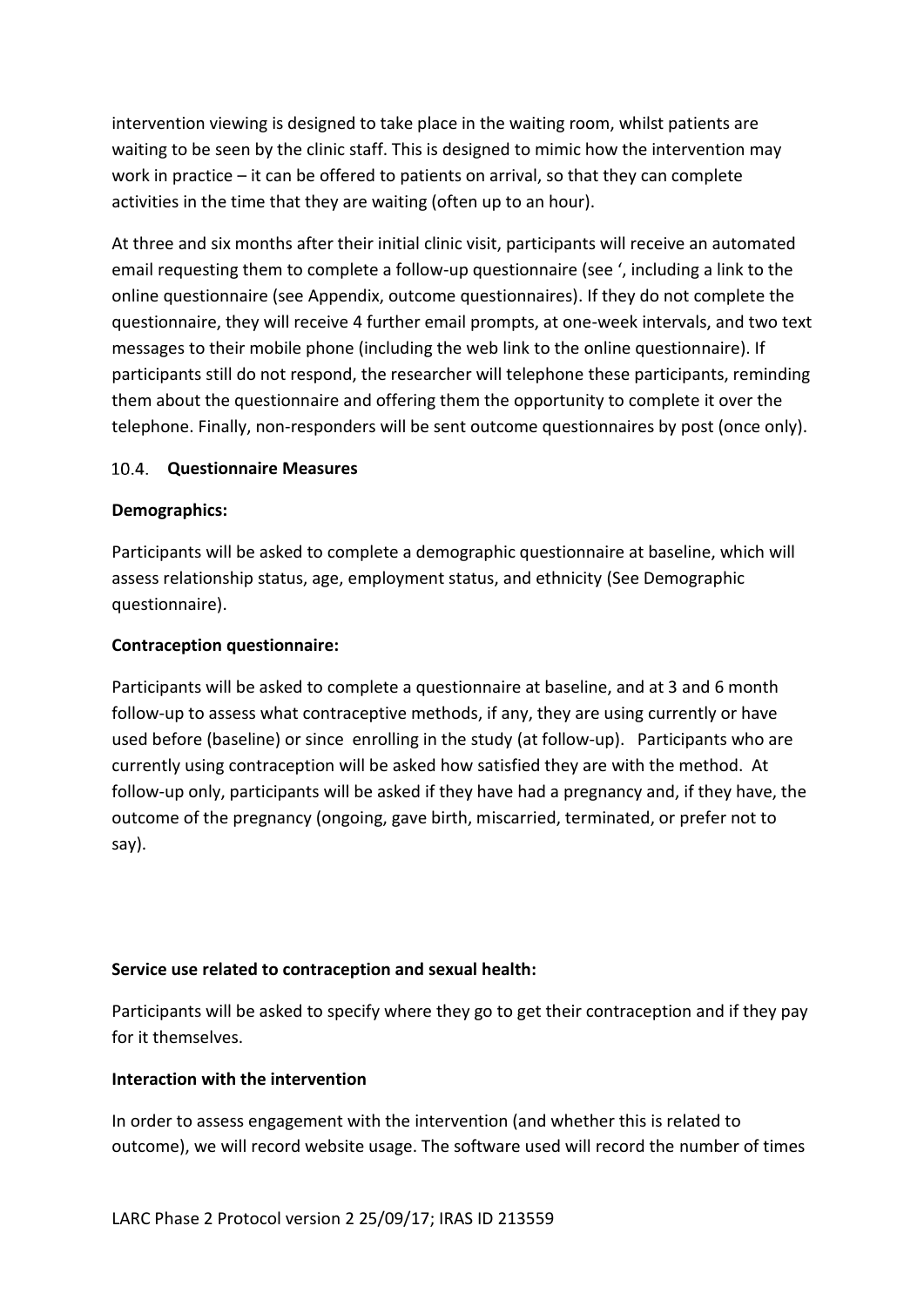each user visits the site, the amount of time spent on the site, the pages visited, and the amount of time spent on each page.

### **Methods to protect against sources of bias**

Participants will provide baseline data on the tablet device before randomisation. Once eligibility for the study is established, and baseline data are collected, allocation to intervention or control group will be determined from the randomisation list, and this will not be changeable by participants or researchers. Subsequent outcome data will be collected online using an emailed weblink to the online outcome questionnaire. Data will be saved on an encrypted server, and data exported will be identifiable by study ID numbers only. Most data collection procedures are therefore automatically blind to allocation to intervention or control group, since they are automated. Sealed envelope will grant access to group allocation only to those who need to know, to for data analysis.

To maximise retention, we plan to make phone calls to non-responders (conducted by the trial co-ordinator), and it could be that group allocation is revealed by participants during the phone call. Data analysis will be conducted by statisticians who are blinded to group allocation.

#### **Maximising retention**

Our experience in the Sexunzipped and Men's Safer Sex online RCTs indicates that follow-up by email is acceptable to participants with email accounts. The Txt2Stop smoking reduction trial obtained their excellent follow-up using multiple methods of contacting people;<sup>20</sup> similar methods will be used for the present study:

- 1. Automated Email, with 3 further follow-up emails at weekly intervals
- 2. 2 text messages at the same time as the last two emails
- 3. One phone call a week after the final email
- 4. One final questionnaire by post

We will offer participants a £10 voucher for filling in the online questionnaire at 3 months, and a further £10 for the 6 month follow-up questionnaire. Incentives (a shopping voucher) will be sent by email.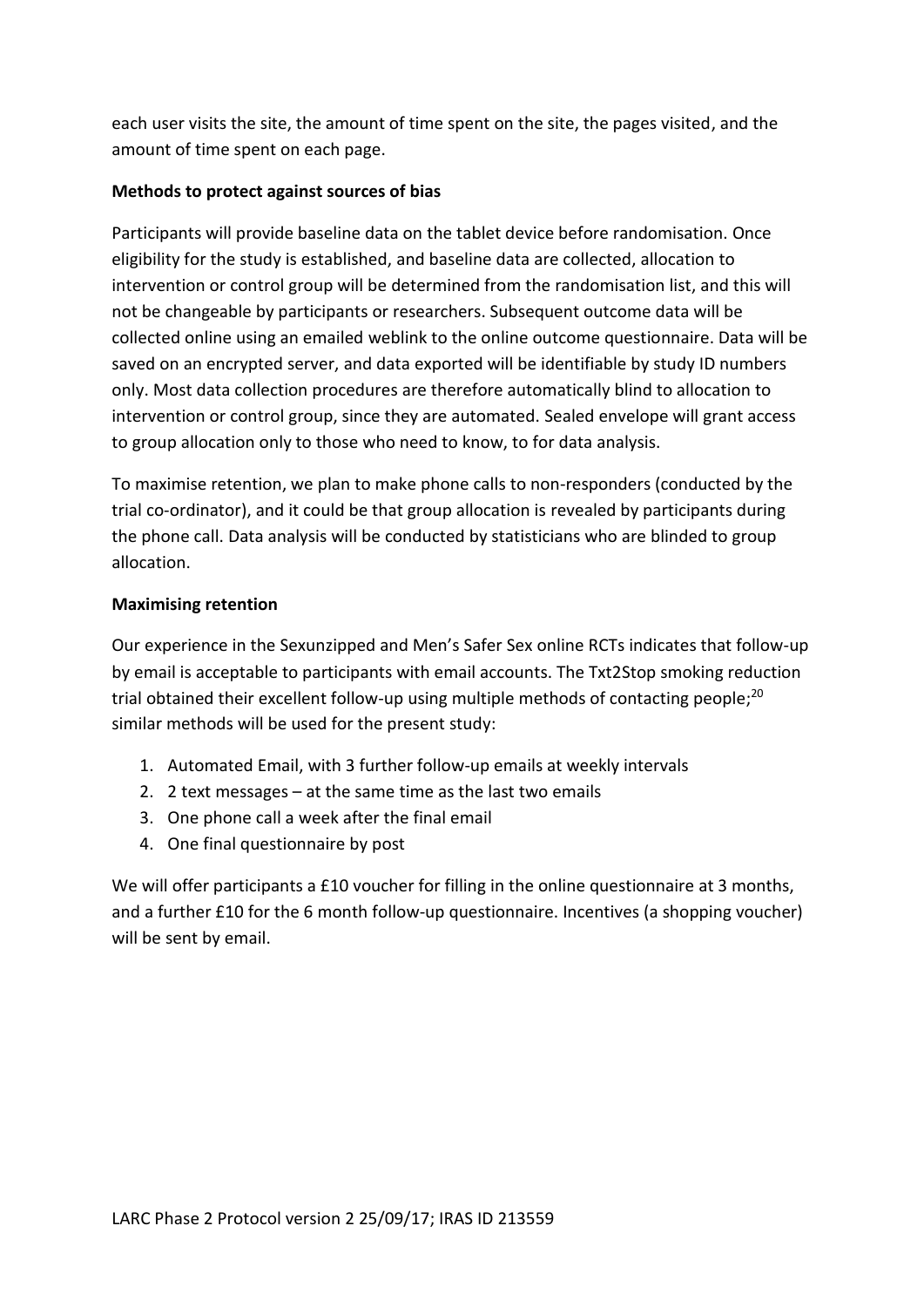#### **Figure 2 Follow-up procedures**



**Lost to follow-up**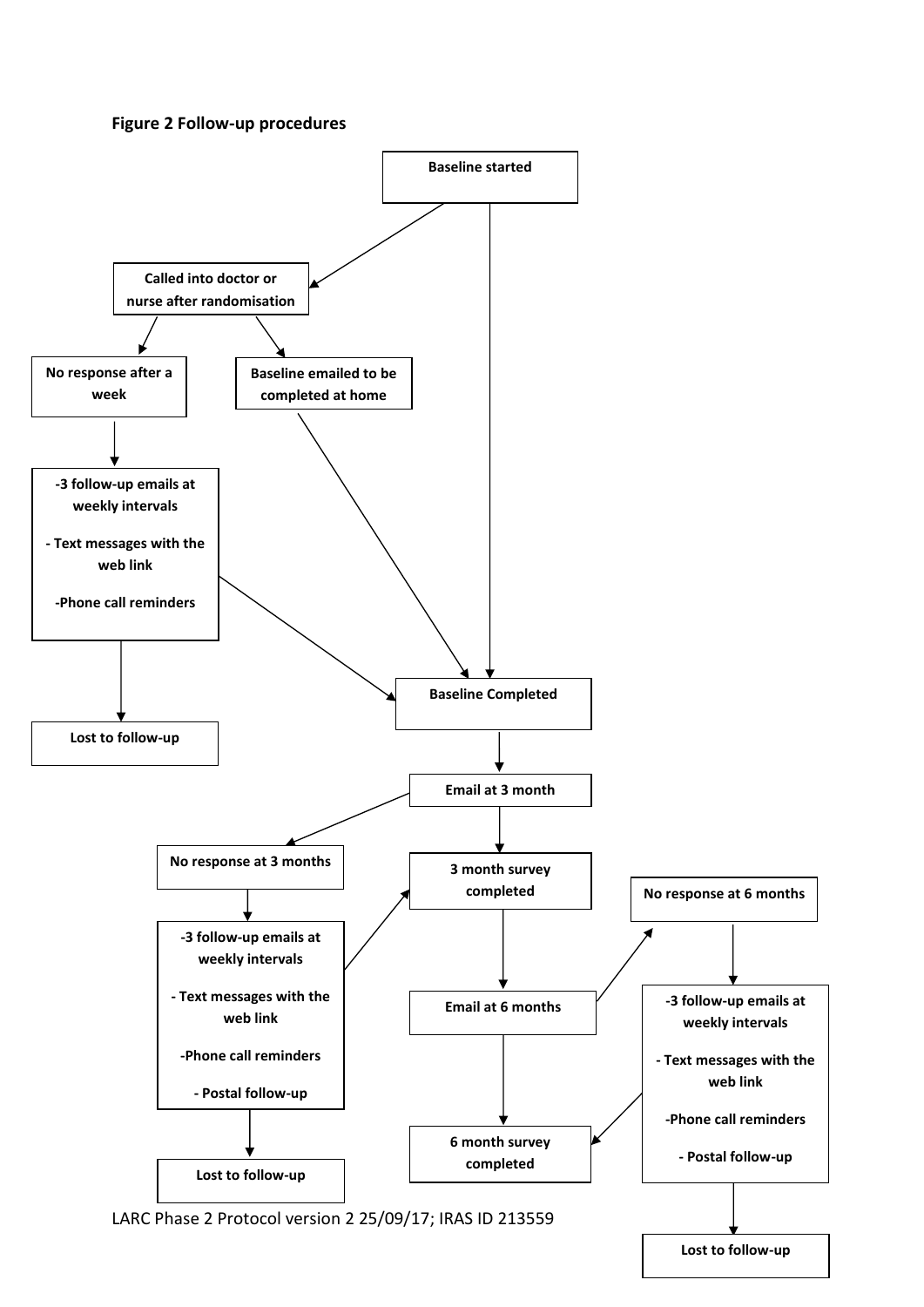# <span id="page-24-0"></span>**Pilot trial: Statistical analysis plan**

This is a pilot RCT with original primary aim of assessing the success of recruitment and retention, engagement with the intervention, and the acceptability of trial procedures to participants and clinic staff. Power calculations were performed based on data from the Sexunzipped online trial, and were described earlier.

Following the amended recruitment plan our analysis now focuses on the effect size for key outcomes including contraception choice, and satisfaction with contraceptive method.

#### **Statistical analysis**

For each outcome listed earlier we will present the percentage of participants if the outcome is binary (e.g. use of LARC) or mean if the outcome is a score (e.g. satisfaction or quality of life) together with a 95% confidence interval. These percentages and means will also be reported separately for each setting, and separately by intervention and standard care arm. To formally assess differences between arms we will use logistic regression (for binary outcomes) or linear regression (for scores) including both setting and intervention arm together as explanatory factors and reporting adjusted intervention effect measures with 95% confidence intervals.

# **Health Economics**

<span id="page-24-1"></span>We will assess the feasibility of collecting the relevant cost and outcomes of the website and contraception in each of the different settings including costs to third sector organisations and any out of pocket costs to patients. The aim of the analysis will primarily be to test whether information collected is fit for purpose, and to inform information collection in future trials. Costs will include the cost of contraception (NHS and out of pocket costs), sexual health service use and sexual health related primary and acute care use. Personal Social Services Research Unit (PSSRU) reference costs, British National Formulary and other national sources of costing information will be used to calculate unit costs. We will also calculate the cost of the development of the website and number of potential future users to estimate the cost per patient of the intervention. Any costs that each setting might incur implementing the website will also be collected. Descriptive statistics of resource use and cost will be reported and total for each payer (NHS, local government, private etc.) as a preliminary budget impact analysis. Costs will be reported alongside consequences of interest, for example percentage of patients using LARC, for each setting, before and after to provide a descriptive summary of differences over 6 months.

# <span id="page-24-2"></span>**Ethical Issues**

# **Potential ethical issues and safety reporting**

This project aims to improve women's informed choice of contraception. We expect the trial to benefit trial participants as well as wider society.

LARC Phase 2 Protocol version 2 25/09/17; IRAS ID 213559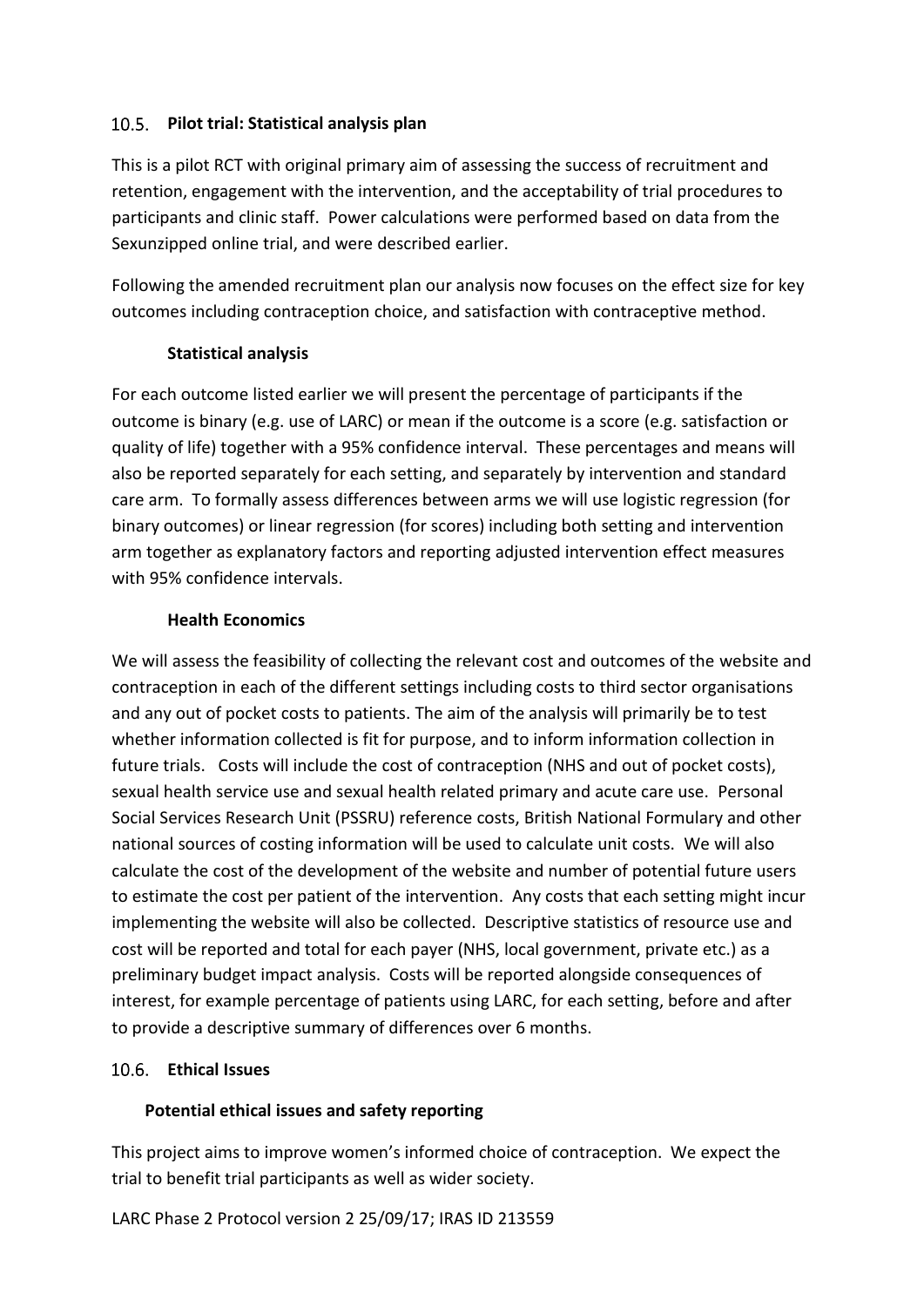Participants will receive detailed study information online while being led through the consent process on the trial software, including risks and benefits. Participants will have the chance to ask the researcher any further questions, to ensure that their consent is adequately informed.

As for phase I of the study, we feel that it is very important to take into account the views of women from the age of 15 in the evaluation of our website for contraceptive choice because approximately a fifth to a third of women have had sexual intercourse before the age of 16 and we want this study to help inform young women's first thoughts and choices about contraception. A substantial proportion of women attending specialist contraceptive services in particular are aged 15.

We will assess capacity to consent to the research (as for all women that we invite), by offering written study information and by answering any queries about the research. Young women may wish to discuss this with parents or guardians, and time will be offered for any participants to discuss the study with others. However, if women under 16 wish to discuss the study with others before registering, they would need to return to the clinic site in order to register, as registration can only be done through one of our project sites. In addition, we will not *require* parental consent, since young women may be excluded from the research if parental consent was required. We have extensive experience of conducting sexual health research with women aged under 16 who are able to give informed consent about participation without a parent or guardian's consent.

In addition, contraception may be viewed as a sensitive or embarrassing topic by some people, although the study questions about contraception do not differ from those that are asked in routine contraceptive consultations. However, we also ask three questions to assess sexual health and quality of life: these refer to 'sexual performance', 'sexual relationship' and 'sex life'. If participants express discomfort, anxiety or distress while completing the questionnaire, this will reported by the researcher or clinic / pharmacy staff (depending on who is present) as an adverse event in accordance with PRIMENT SOP-022. If a participant experiences an adverse event, such as feeling acutely dizzy or nauseated while using the intervention website, the researcher or clinician will assess whether this is likely to be causally related to the intervention or questionnaire and record it as an adverse event (non-causal) or an adverse reaction (causal). The duration of symptoms will also be recorded. We will be inviting comments about adverse events in free-text boxes on outcome questionnaires, and the trial manager may also become aware of problems resulting from the research via emails from participants. These sources of information will be monitored twice a week, and action taken if appropriate (see below).

All participants will be able to report any negative experiences relating to participation in the trial at any time, and they will be encouraged to report any such experiences as part of the final follow-up questionnaire. Participants who withdraw from the trial will also be

LARC Phase 2 Protocol version 2 25/09/17; IRAS ID 213559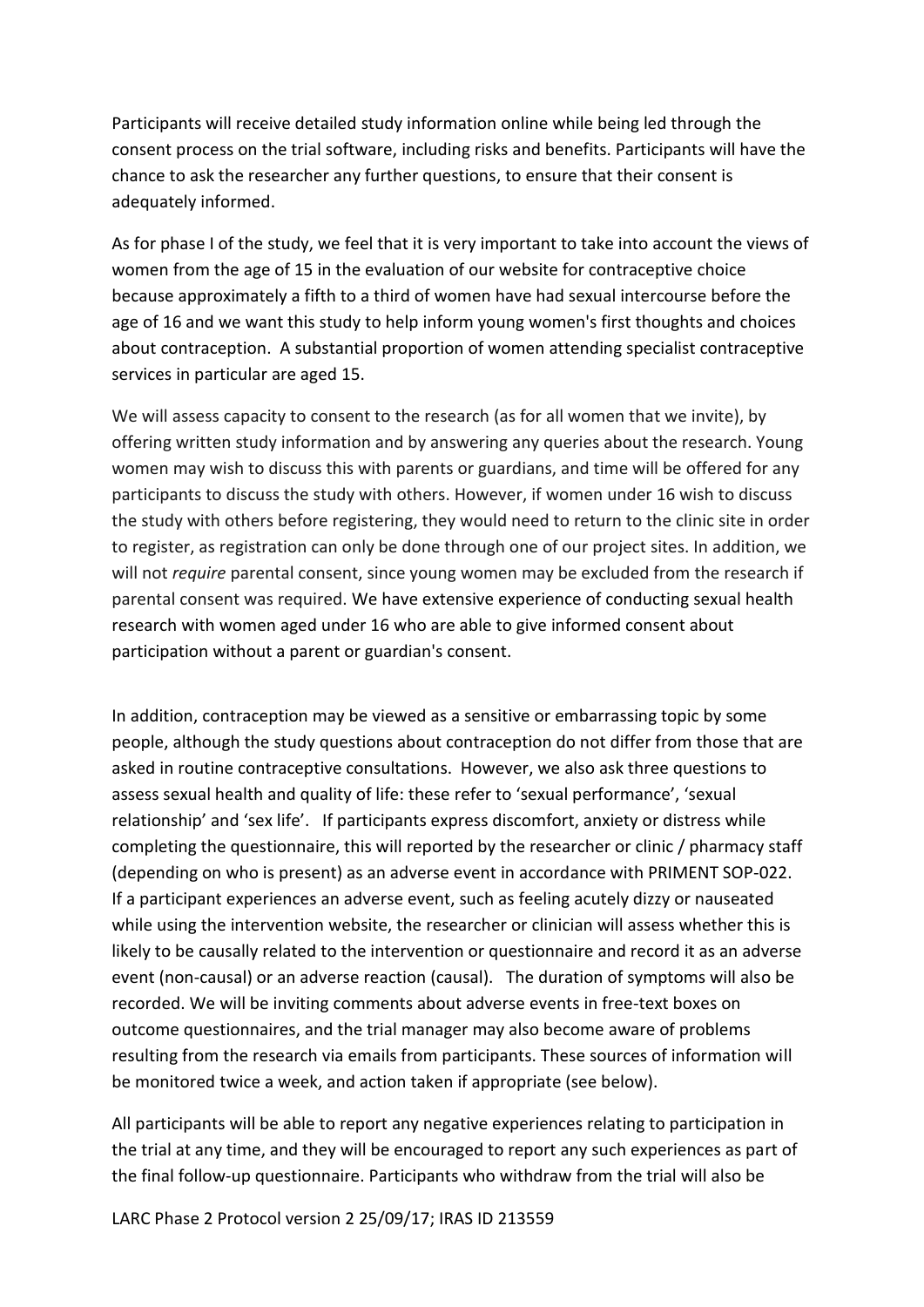invited to report any negative experiences relating to their decision. Any negative experiences will be considered adverse events in the trial.

<span id="page-26-0"></span>We will discuss all concerns with at least one other member of the research team, and consider referral to social services if this is felt to be in the person's best interests (even if this is against their wishes), particularly if they are under the age of 18.

# **Method: Qualitative evaluation of trial procedures**

The main aim of qualitative evaluation is to provide a patient and staff perspective on trial procedures, to inform the optimum design of a future full-scale RCT.

We will conduct qualitative interviews with 1) a sample of **trial participants**, and 2) **staff members** at each of the research sites, to assess the following:

#### **Women's views:**

- Are the online trial procedures acceptable to participants? E.g. the process of online registration and consent, the receipt of incentives, completing online questionnaires, contact and follow up by email, text and post
- What are women's views of the intervention?
- How might trial procedures be improved, to optimise retention in a full-scale trial?

#### **Clinic staff views:**

- Are recruitment procedures acceptable to staff? E.g., the process of referring patients to register electronically for the study, identifying suitable patients
- How might recruitment procedures be improved, to optimise recruitment to a fullscale trial?
- What are staff views on the feasibility and usefulness of a contraceptive choice website in each clinic setting?

**Sampling Women:** Once we have reached our target recruitment (400 women), we will enrol a further 40 women (eight from each site) into the trial. Participants in this study will have the same experience of the research as those in the pilot trial, except for the following:

- **Accelerated follow-up and interview**: the 40 participants in this qualitative process evaluation will be emailed a link to the follow-up online questionnaire at two weeks only, instead of at 3 and 6 months.
- **Qualitative interview:** Consent will be sought to interview 4-5 participants at each site at one month after the 2-week follow-up questionnaire or one month after giving birth for post-natal women.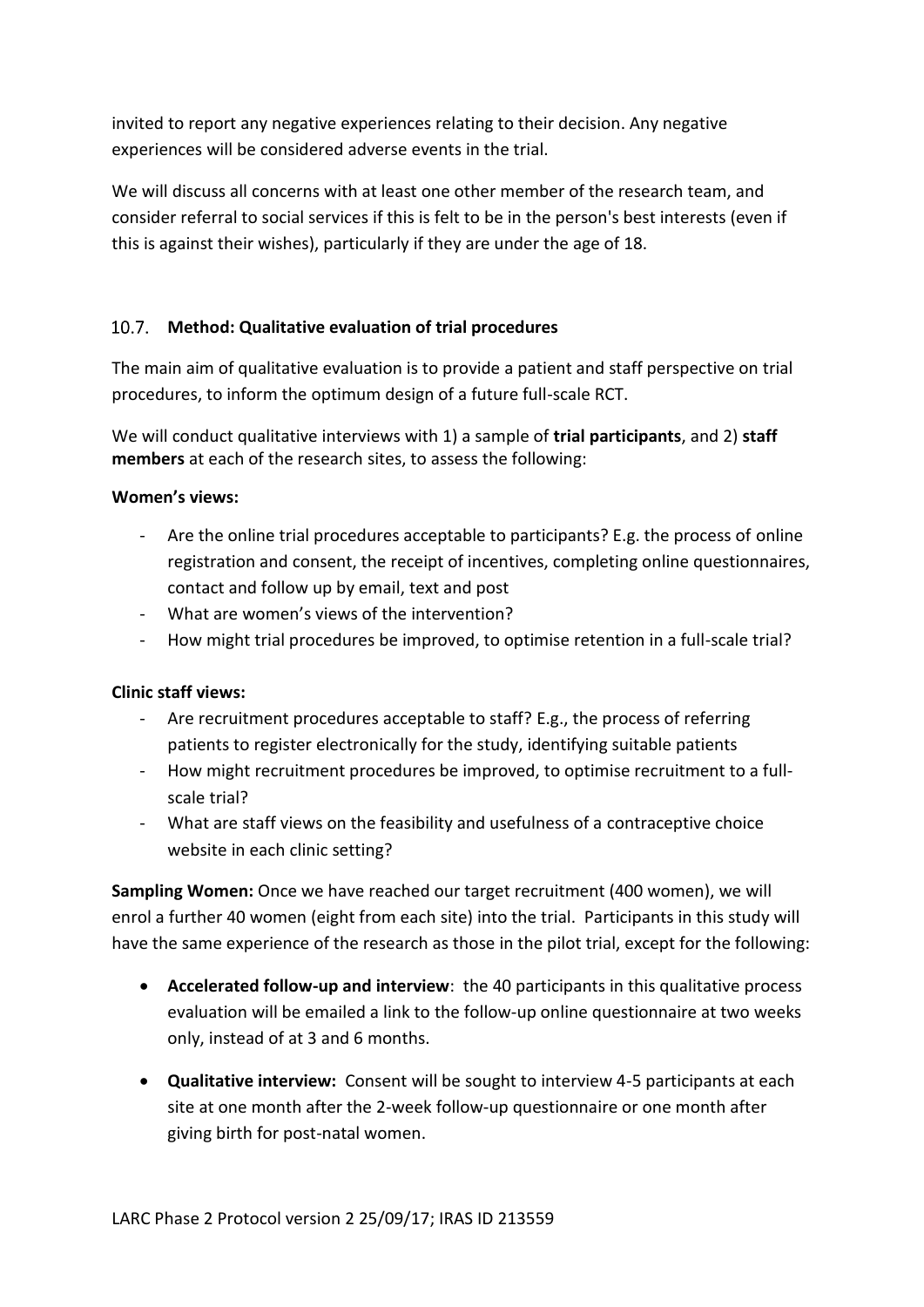Women consenting to take part in this qualitative study will be offered a £10 voucher (delivered via email) for completing the 2-week online questionnaire, and an additional £20 cash token of appreciation if they are also interviewed (which will cover any necessary travel expenses).

**Sampling Clinic Staff:** A sample of 15 staff members at different grades will be selected from the research sites (three per site). We will identify relevant staff to interview, i.e. those who have had most dealings with the intervention. Clinical staff are not expected to identify these individuals by themselves.

**Data collection:** All interviews will be audio recorded and transcribed, with participants' permission.

**Data Analysis:** Data will be coded thematically and analytic notes made, focusing on areas defined by the topic guide as well as emergent themes.

#### *Invitation to interview*

Following collection of two-week follow-up data, (or after failure to respond to repeated invitations to complete the follow-up questionnaire), potential participants will be sent an email inviting them to participate in an interview. A study information sheet will be attached. Those who express an interest will be contacted by telephone to give more information and arrange an interview.

Those who do not respond to the initial email will be sent an additional email one week later. Those who do not respond to the additional email will be contacted by telephone after one week. This will ensure that participants who may have changed their email address will still be given the opportunity to participate in an interview. One further attempt will be made to contact participants by telephone if there is no response.

#### **Staff**

All staff members involved in the recruitment to the trial will be invited verbally, via email, or via telephone to participate in an interview.

#### **Inclusion/exclusion criteria**

#### **Participants**

Women aged 15 to 30 years seeking contraceptive care or otherwise at risk of unintended pregnancy, attending one of the study sites for contraceptive advice or supplies, able to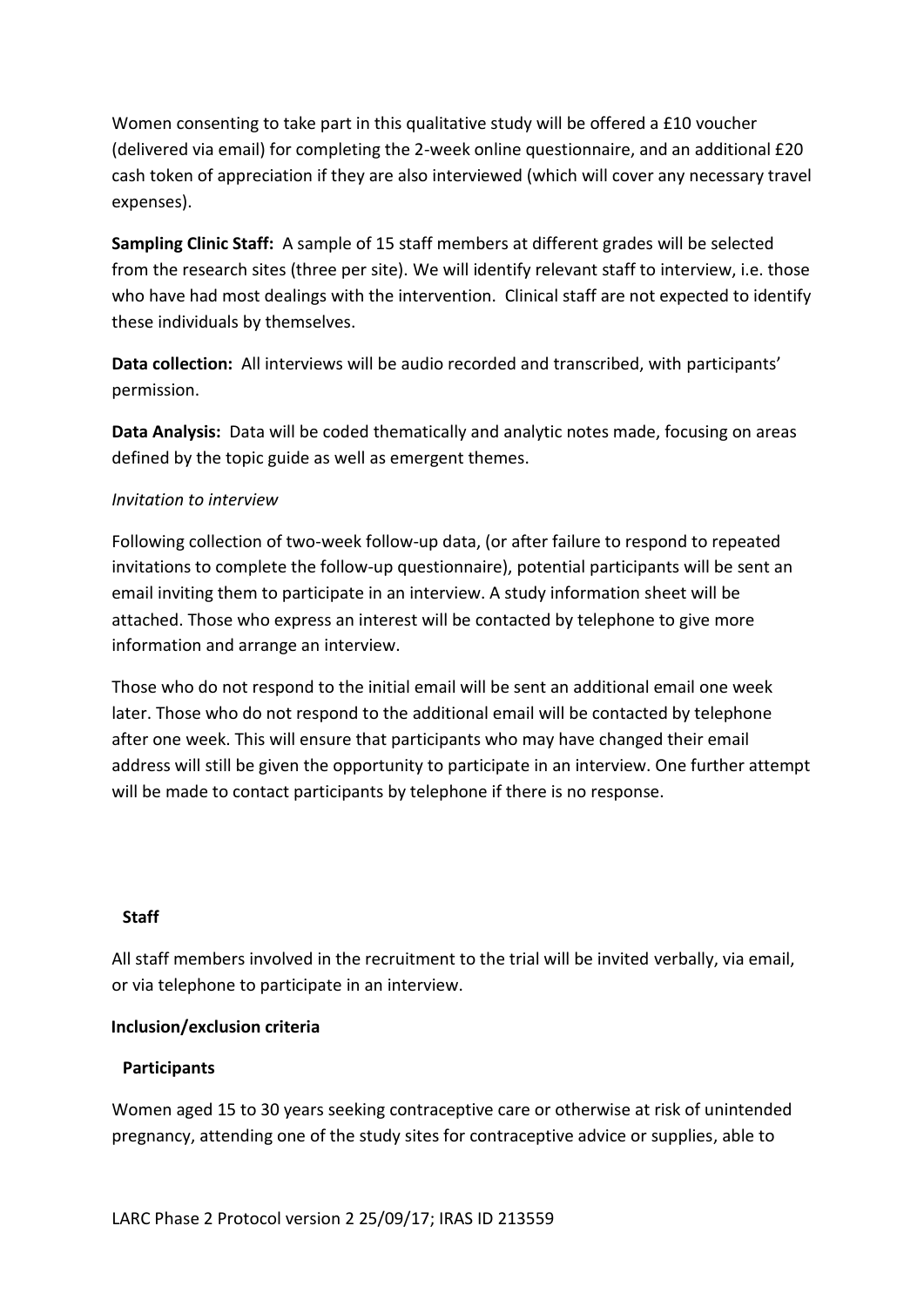read English, have an active email account and access to the internet. (Same criteria as above for the pilot trial).

### **Staff**

Sexual health clinic staff members will be eligible for interview if they were involved with the trial recruitment processes in any of the three research sites (e.g., handing leaflets to participants, identifying and inviting suitable patients, assisting in the registration and consent process).

# **Procedures**

All interviews will be conducted by a research associate from UCL who was not involved in the trial conduct in any way.

# **Participants**

Participant interviews will be conducted either at clinic site premises in a side room, at locations within UCL, or via telephone or Skype. A mutually convenient time and place will be arranged with each participant. On arrival at the interview, participants will be asked to re-read the information sheet (which they will have previously received via email), and asked to sign an informed consent form. Those who participate in a telephone or Skype interview will be asked to submit a signed consent form via post, fax, or email in advance of the interview. A semi-structured interview schedule will be used to guide the interview, to promote exploration of participants' experiences of being involved in the trial and their opinions of the content and usefulness of the intervention website (see Topic Guide). All interviews will be audio recorded and transcribed, with participants' permission.

#### **Staff**

Staff interviews will largely be conducted at the clinic sites in a side room; however, some may be conducted via Skype or telephone. A mutually convenient time for the interview will be arranged. Staff members will be given an information sheet prior to the interview, and will be asked to sign an informed consent form before the interview commences. A semistructured interview schedule will be used to guide the interview, to promote exploration of staff members' experiences of being involved in the trial, and their views of the feasibility and usefulness of a sexual health website in the waiting room of a sexual health clinic (see Topic Guide). All interviews will be audio recorded and transcribed.

#### **Materials**

A semi-structured interview schedule will be used for the interviews, with different versions for participants and staff members. The interview schedule for the participant interviews will assess opinions of the trial in general, knowledge about the trial purpose (to assess remembering), opinions of the online registration and consent process, opinions of the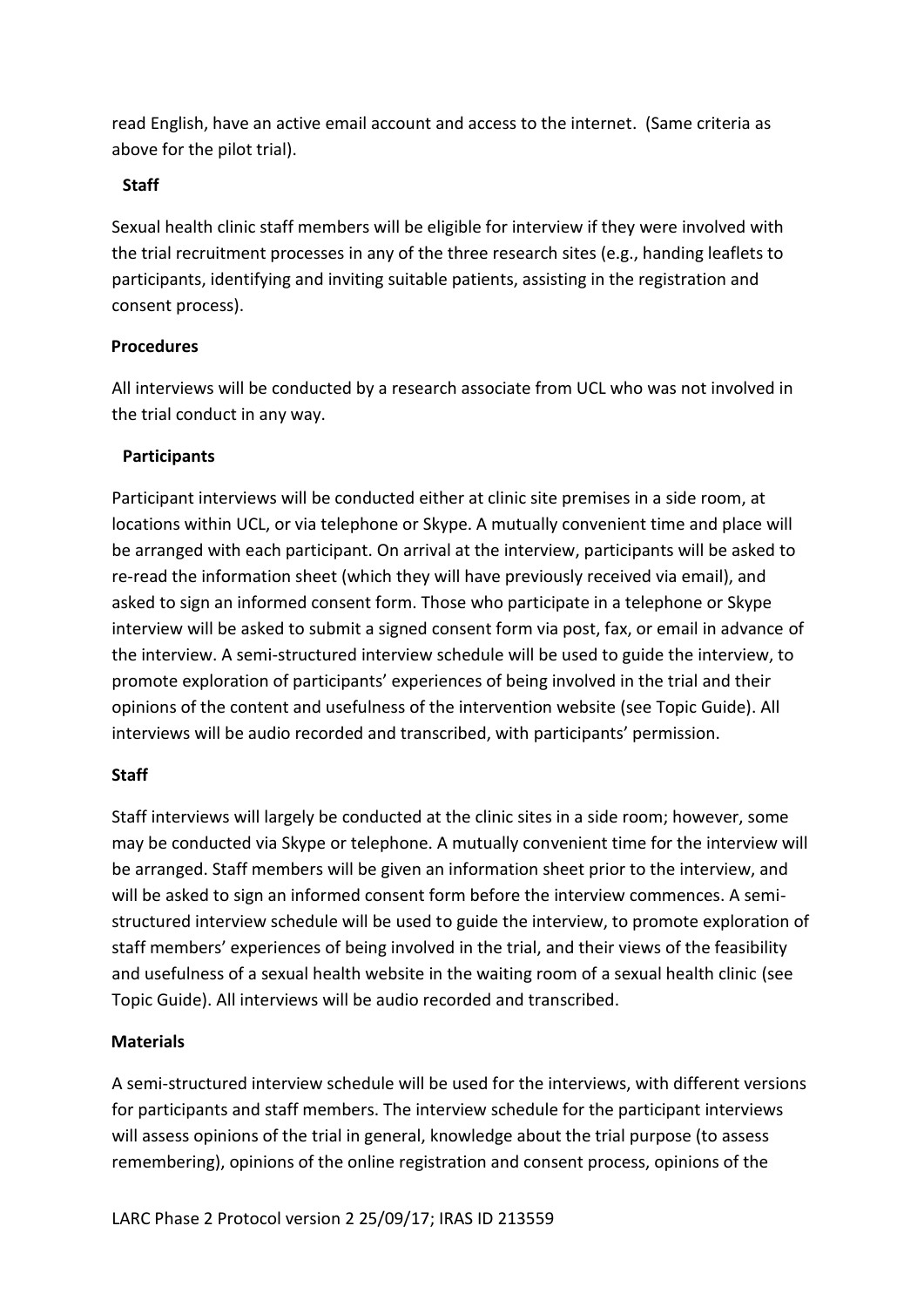online questionnaires, and opinions about contact by email, text message, telephone or post. Those in the intervention condition will also be asked their opinion of the intervention website. Those in the control group (who received usual clinic care) will be shown the website and asked their opinions of it.

The interview schedule for the staff member interviews will focus on opinions of the trial recruitment processes, their experience of the laptop and intervention website in the waiting room, any challenges they experienced, how the procedures might be improved to make recruitment easier and/or more successful, and their views on the content of the intervention website and its place in the patient journey through a sexual health clinic visit.

Data will be analysed as the study progresses, and findings will be incorporated into the interview schedule.

#### **Analysis**

Data will be coded thematically and analytic notes made, focusing on areas defined by the topic guide as well as emergent themes.

#### **Ethical issues: qualitative interviews**

#### Young women

There is a risk that participants may feel uncomfortable embarrassed or distressed when participating in qualitative interviews.

Prior to giving consent, participants will be given information about the nature of the study, and informed that they do not have to answer any questions that they do not wish to, and that they can withdraw from the study at any point. Participants will also be informed that their responses will remain entirely confidential, and will not be linked to their name at any point. The interviews will focus on the processes of participating in the trial and also on the content of the website. Interviews will be conducted sensitively, and the interviewer will maintain a non-judgemental attitude throughout. Participants will be informed that they do not have to answer all the questions if they don't want to, and that they are free to stop the interview at any time if they wish. The information sheet given to those who participate in the interview will contain contact details of organisations that can give advice and support regarding sexual health.

If participants express embarrassment, anxiety or distress during interviews, this will reported by the researcher as an adverse event in accordance with PRIMENT SOP-022. If a participant experiences an adverse event, such as feeling acutely dizzy or nauseated while taking part in an interview, the researcher or clinician will assess whether this is likely to be causally related to the interview and record it as an adverse event (non-causal) or an adverse reaction (causal). The duration of symptoms will also be recorded.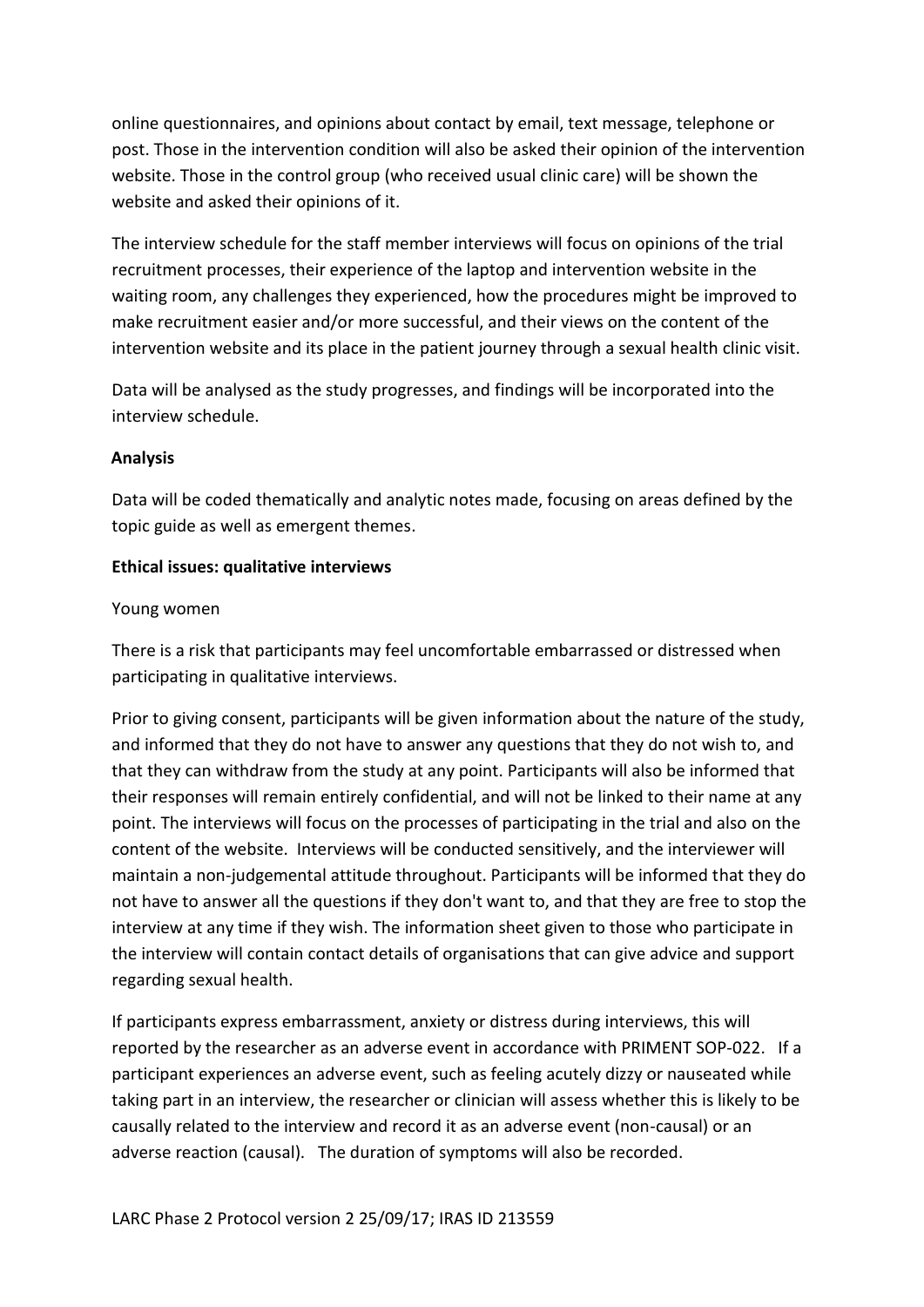Interviews will be facilitated sensitively, setting ground rules for mutual respect and nonjudgmental stances about lifestyle or behaviour choices at the start. We will try to ensure that all participants feel free to contribute, and also ensure that participants know that they are free to stop an interview or leave a focus group at any time if they wish. The research team have many years of experience in conducting interviews and facilitating focus groups on sexual health topics. Also, people often find taking part in interviews a very positive and helpful experience.

# <span id="page-30-0"></span>**Data management**

All data will be handled in accordance with the UK Data Protection Act 1998.

We will be using UCL's Data Safe Haven, a service providing a technical solution for storing, handling and analysing identifiable data. It has been certified to the ISO27001 information security standard and conforms to the NHS Information Governance Toolkit. Built using a walled garden approach, where the data is stored, processed and managed within the security of the system, avoiding the complexity of assured end point encryption. A file transfer mechanism enables information to be transferred into the walled garden simply and securely.

The Outcome questionnaires will not bear the participant's name or other personal identifiable data. The participant's initials and trial identification number, will be used for identification. [encrypted submission online]

Participant contact details and details of interview arrangements will be kept in a locked filing cabinet on university premises. Audio recordings and transcripts of interviews will be only identifiable by participant ID number, and will be stored on a password protected university computer, and backed-up to an encrypted pen drive. During transcription, all identifiable information will be omitted (e.g., place of work). Any quotations in publications and reports will be completely anonymised.

The delegation log will identify all those personnel with responsibilities for data collection and handling, including those who have access to the trial database.

# **Qualitative data analysis** (see above):

All interviews will be audio recorded and transcribed, with permission. Data will be coded thematically and analytic notes made, focusing on areas defined by the topic guide as well as emergent themes. Data will be deleted from the device.

#### <span id="page-30-1"></span>**Informed consent form and information sheet**

Informed consent will be obtained using a standardised Participant Information Sheet (PIS) and consent form (both integrated into the trial software), which will be approved by the ethics committee and local NHS Research and Development offices. Copies are attached.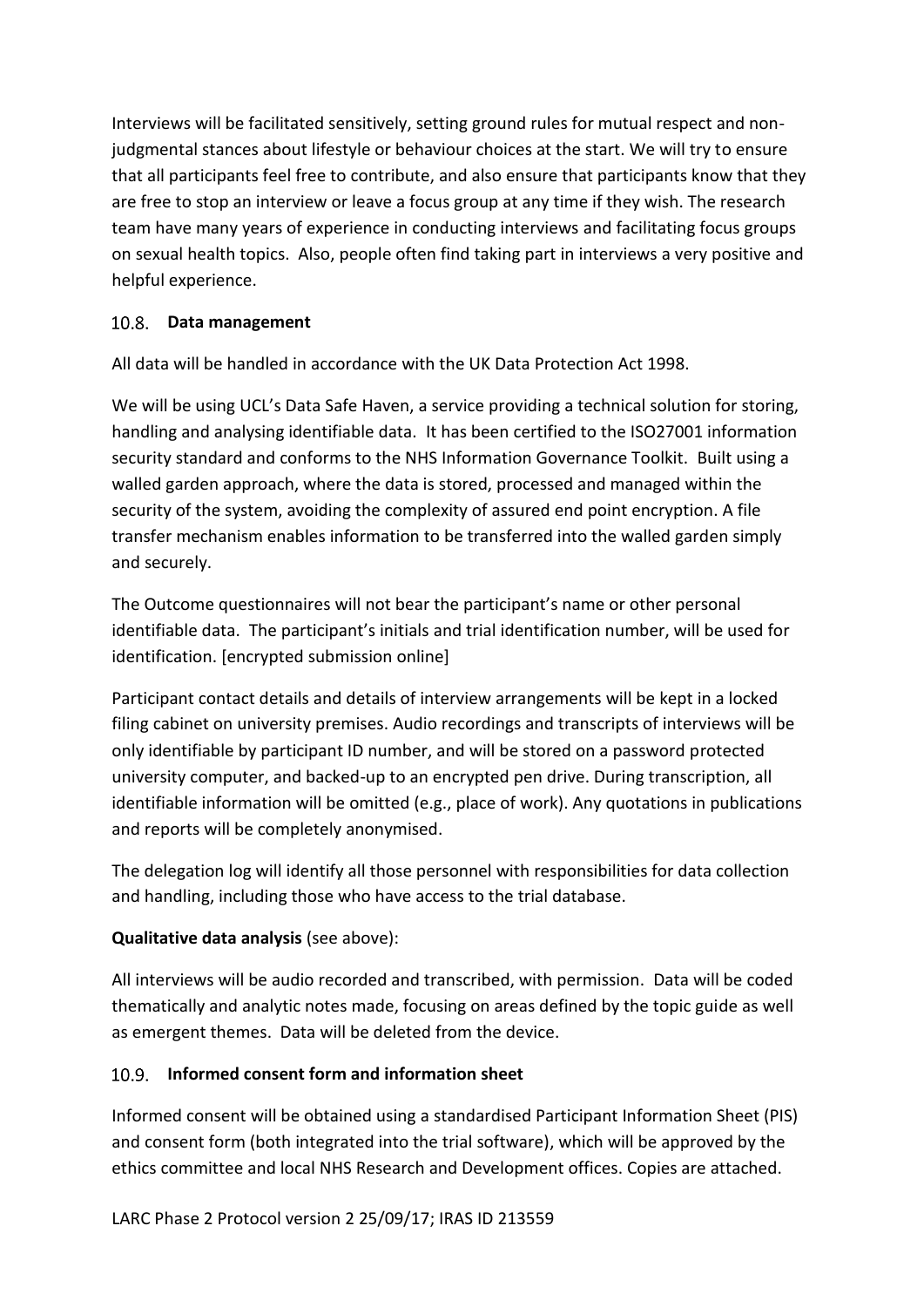All participants included in the trial will be asked for their consent to take part and for their contact details to be used to communicate with them (e.g., for follow-up questionnaires, and reminders to use the website. Participant responses to the questions about consent will be stored with their personally identifiable data (name, contact details), in order for a record to be kept of each individual's consent. We will ensure that all research procedures meet the highest standards for data protection and confidentiality, storing data on an encrypted server. We will give participants the contact details for support organisations in case they are needed, and follow protocols to ensure the safety and wellbeing of participants under the age of 18 who may be at risk of harm.

# <span id="page-31-0"></span>10.10. Monitoring

The trial will be overseen by a Trial Management Group (TMG) that meets monthly. Their role will be to advise about all issues to do with the design and conduct of the trial.

The trial is to be conducted in association with PRIMENT clinical trials unit, which is a UK Clinical Research Collaboration registered clinical trials unit, and has experience of working on e-health trials. Representatives from PRIMENT are members of the TMG (including a statistician, a health economist, and a trialist), and they will be strongly involved in the conduct of the trial and analysis of trial data.

Our trial has been designated a 'low risk trial' by PRIMENT, in terms of the potential risks to the safety and wellbeing of women who participate in this trial, since there are low risks involved in having access to a digital intervention to improve choice of contraception. As such, the trial would normally be monitored for subject safety through robust internal process rather than scrutinised by an external data safety and monitoring board. The funding body (the Department of Health) have therefore agreed that there is no need for an active independent data-monitoring committee; rather we have appointed a 'silent' DMC that could be called upon if any unforeseen issues arise. The trial will also be monitored by an independent Trial Steering committee (TSC). The TSC will meet twice a year, and will ensure that the research is conducted to a high standard, adheres to the principles of GCP ensure that patient interests are prioritised.

#### **Interim analyses and stopping rules**

The TMG, including the trial statistician, will meet monthly at the start of the trial and then quarterly on completion of recruitment to monitor the conduct and progress of the trial. Adverse events will be presented at each TMG meeting, and the TMG will be able to invite the (otherwise 'silent') DMC to meet at any point if there are concerns. The DMC may then request a formal interim analysis of adverse events and trial outcomes by study arm on which to judge whether the trial should continue or close. There are no formal stopping rules.

# <span id="page-31-1"></span>**Data Handling and Analysis**

LARC Phase 2 Protocol version 2 25/09/17; IRAS ID 213559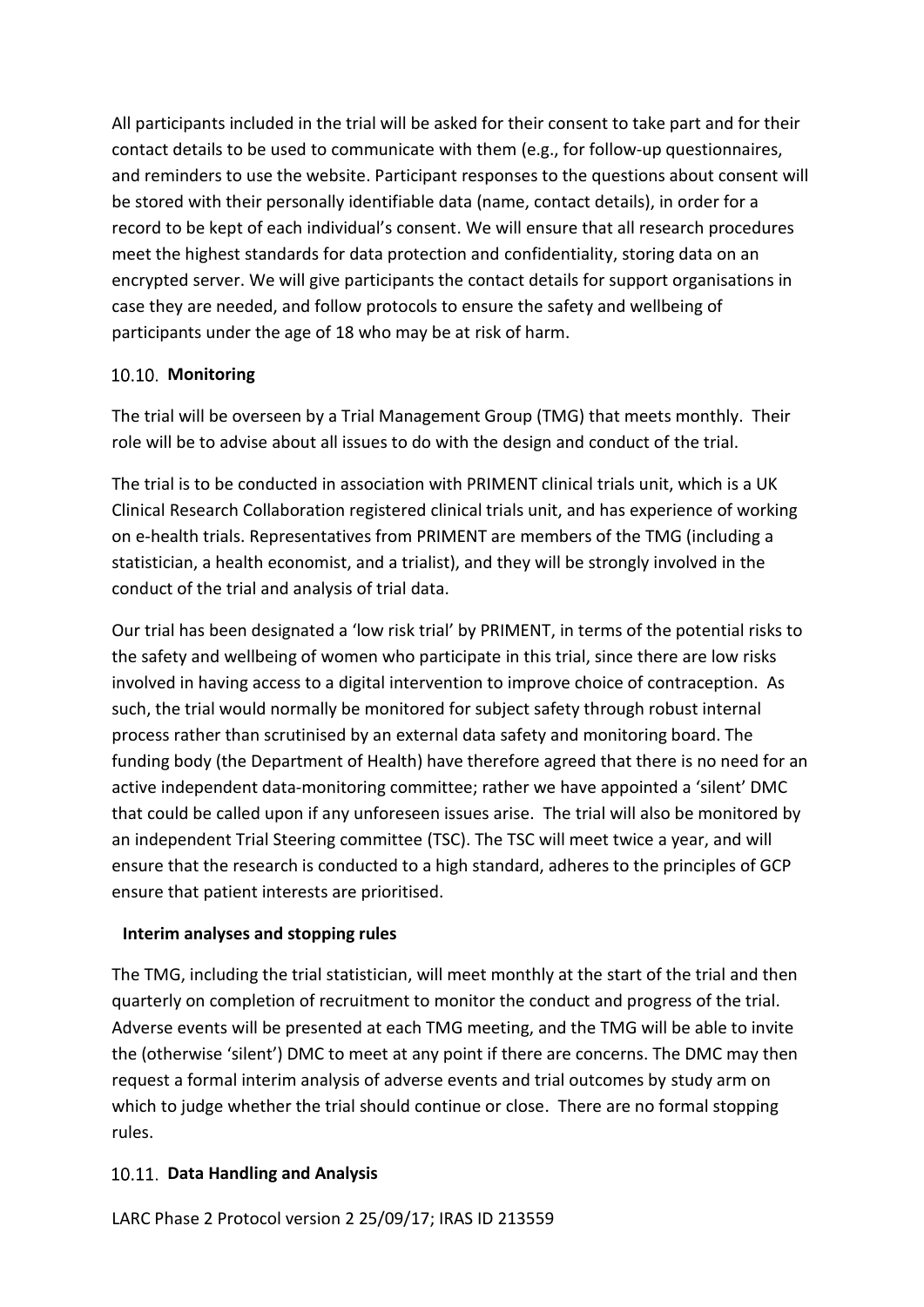A database will be prepared by an external vendor, Sealed Envelope (provider of clinical trial database systems) that will include a facility for online data entry direct by participants.

All electronic data will be handled according to the Data Protection Act 1998 as well as Priment SOP for Data Handling.

Data analysis will be performed under the supervision of the trial statistician. Data analysis will be completed independently from data entry. A data analysis plan will be agreed before the database is locked.

#### <span id="page-32-0"></span>**Expertise**

All members of the research team will have undergone Good Clinical Practice training. The research team (chief investigator and trial manager) have extensive experience of conducting interviews in the area of sexual health. We will ensure that the research assistant who will be employed to undertake these interviews will have adequate experience in this area. They will receive any necessary training prior to commencing the interviews, and receiving continual mentoring (by the research team) throughout this study.

#### <span id="page-32-1"></span>**11. NAMES OF COMMITTEES INVOLVED IN TRIAL**

| Professor | Judith Stephenson         | Margaret Pyke Professor of Sexual and Reproductive     |
|-----------|---------------------------|--------------------------------------------------------|
|           |                           | Health, Institute for Women's Health, UCL              |
| Dr        | Greta Rait                | Reader, UCL                                            |
| Dr        | Patricia Lohr             | Medical Director, British Pregnancy Advisory Service   |
| Ms        | Rachael Hunter            | Principal Research Associate, UCL                      |
| Professor | Ann Blandford             | UCL Interaction Centre, UCL                            |
| Dr        | <b>Andrew Copas</b>       | Reader in Medical Statistics, UCL                      |
| Dr        | Julia Bailey              | Senior Clinical Lecturer, Primary Care and Population  |
|           |                           | Health, UCL                                            |
| Professor | Sandy Oliver              | Professor of Public Policy, Childhood, Families and    |
|           |                           | Health, UCL                                            |
| Professor | Jill Shawe                | Professor of Maternal and Family Health, University of |
|           |                           | Surrey                                                 |
| Professor | <b>Christopher Bonell</b> | Professor of Public Health Sociology, London School of |
|           |                           | <b>Hygiene and Tropical Medicine</b>                   |
| Dr        | Chris Wilkinson           | Medical Director, Margaret Pyke Trust                  |
| Mr        | Johnathan Poon            | Pharmacist, Green Light Pharmacy                       |
| Ms        | Ana Gubijev               | Research Associate, Institute for Women's Health, UCL  |
| Ms        | Vas James                 | Research Coordinator, Institute for Women's Health,    |
|           |                           | <b>UCL</b>                                             |

#### **Project Advisory Group**

#### **Silent Data Management Committee**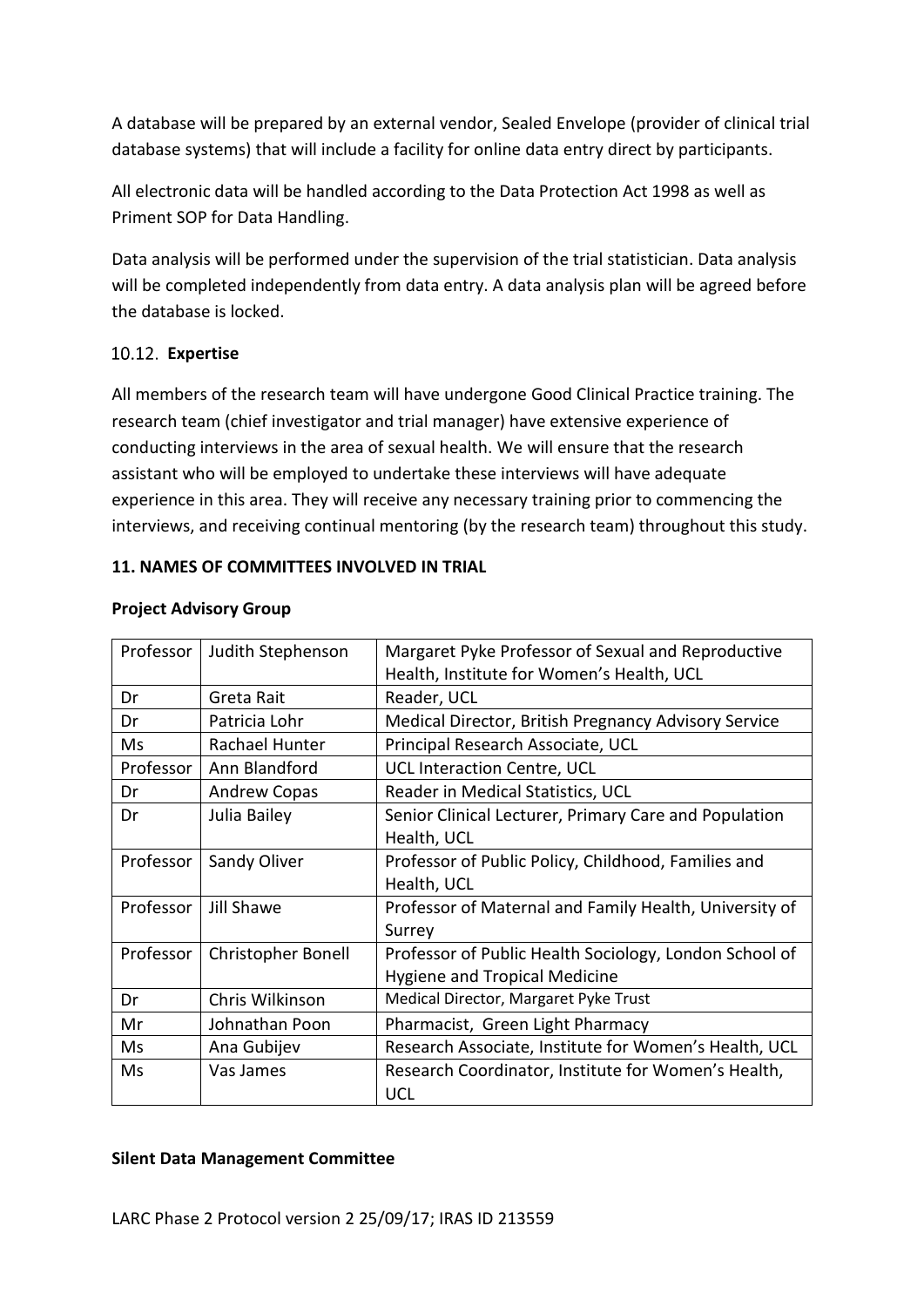| Dr        | <b>Sharon Cameron</b> | Consultant Gynaecologist, Co-Director of Clinical<br><b>Effectiveness Unit</b>             |
|-----------|-----------------------|--------------------------------------------------------------------------------------------|
| Professor | Jonathan Ross         | Professor of Sexual Health and HIV                                                         |
| Ms        | Nadine Marlin         | Statistician, Pragmatic Clinical Trials Unit, Centre for Primary<br>Care and Public Health |

# **Steering Committee**

| Professor | Gene Feder      | Professor of primary health care, Centre for Academic<br>Primary Care, School of Social and Community |
|-----------|-----------------|-------------------------------------------------------------------------------------------------------|
|           |                 | Medicine                                                                                              |
|           |                 | University of Bristol                                                                                 |
| Dr        | Leanne Morrison | Research Fellow, Academic Unit of Psychology, Faculty                                                 |
|           |                 | of Social, Human and Mathematical Sciences                                                            |
|           |                 | University of Southampton                                                                             |
| Dr        | Mary Barker     | Associate Professor of Psychology MRC Lifecourse                                                      |
|           |                 | Epidemiology Unit                                                                                     |
|           |                 | University of Southampton                                                                             |
| Professor | Cynthia Graham  | Professor of Sexual and Reproductive Health,                                                          |
|           |                 | Department of Psychology                                                                              |
|           |                 | University of Southampton                                                                             |

# **Trial Management Committee**

| Professor | Judith Stephenson   | Margaret Pyke Professor of Sexual and Reproductive      |
|-----------|---------------------|---------------------------------------------------------|
|           |                     | Health, Institute for Women's Health, UCL               |
| Dr        | Greta Rait          | Reader, UCL                                             |
| Dr        | Rachael Hunter      | Principal Research Associate - Health Economics, UCL    |
| Dr        | <b>Andrew Copas</b> | Reader in Medical Statistics, UCL                       |
| Dr        | Julia Bailey        | Senior Clinical Lecturer, Primary Care and Population   |
|           |                     | Health, UCL                                             |
| Ms.       | Shabana Khan        | IT Database Developer, UCL Priment Clinical Trials Unit |
| Ms        | Nataliya Brima      | Data Mananger/Research Associate (Medical Statistics)   |
|           |                     | Centre for Sexual Health & HIV Research                 |
|           |                     | Research Department of Infection and Population Health, |
|           |                     | <b>UCL</b>                                              |
| Ms        | Natalia Lago        | Senior Trial Manager, UCL Priment Clinical Trials Unit  |
| Ms        | Ana Gubijev         | Research Associate, Institute for Women's Health, UCL   |
| Ms        | Vas James           | Research Coordinator, Institute for Women's Health,     |
|           |                     | <b>UCL</b>                                              |

#### <span id="page-33-0"></span>**12. DEFINITION OF END OF TRIAL**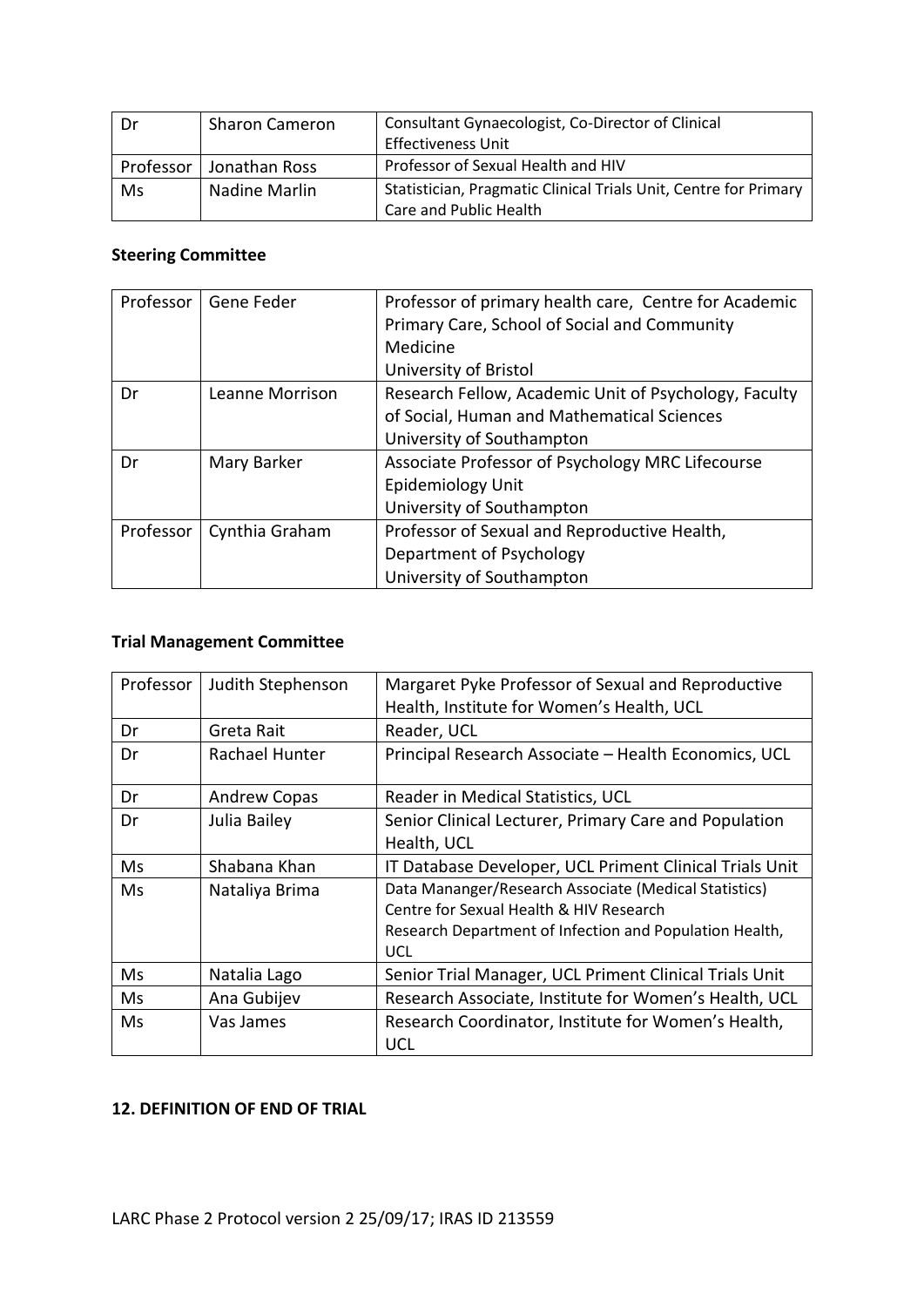The end of the trial will be the date of the last follow-up by the last participant. The control group will have access to the website after the end of the trial for a period of 3 months, but no participant data will be collected during this time.

# <span id="page-34-0"></span>**13. DATA OWNERSHIP**

At the end of the trial, the data belongs to the Joint Research Office at University College London.

# <span id="page-34-1"></span>**14. INDEMNITIES/INSURANCE**

University College London is the research sponsor, and indemnity insurance certificates have been obtained from them.

University College London holds insurance against claims from participants for injury caused by their participation in the clinical trial*.* Participants may be able to claim compensation if they can prove that UCL has been negligent. However, as this clinical trial is being carried out in an NHS organisation or an organisation contracted to the NHS, the NHS organisation or organisation contracted to the NHS continues to have a duty of care to the participant of the clinical trial. University College London does not accept liability for any breach in the NHS organisation or an organisation contracted to the NHS's duty of care, or any negligence on the part of NHS organisation employees. This applies whether the NHS organisation is an NHS Trust or otherwise.

Participants may also be able to claim compensation for injury caused by participation in this clinical trial without the need to prove negligence on the part of University College London or another party. Participants who sustain injury and wish to make a claim for compensation should do so in writing in the first instance to the Chief Investigator, who will pass the claim to the Sponsor's Insurers, via the Sponsor's office.

NHS organisation selected to participate in this clinical trial shall provide clinical negligence insurance cover for harm caused by their employees and a copy of the relevant insurance policy or summary shall be provided to University College London, upon request.

# <span id="page-34-2"></span>**15. INTELLECTUAL PROPERTY RIGHTS/PUBLICATION POLICY**

All background intellectual property rights (including licences) and know-how used in connection with the study shall remain the property of the party introducing the same and the exercise of such rights for purposes of the study shall not infringe any third party's rights.

All intellectual property rights and know-how in the protocol and in the results arising directly from the study, but excluding all improvements thereto or clinical procedures

LARC Phase 2 Protocol version 2 25/09/17; IRAS ID 213559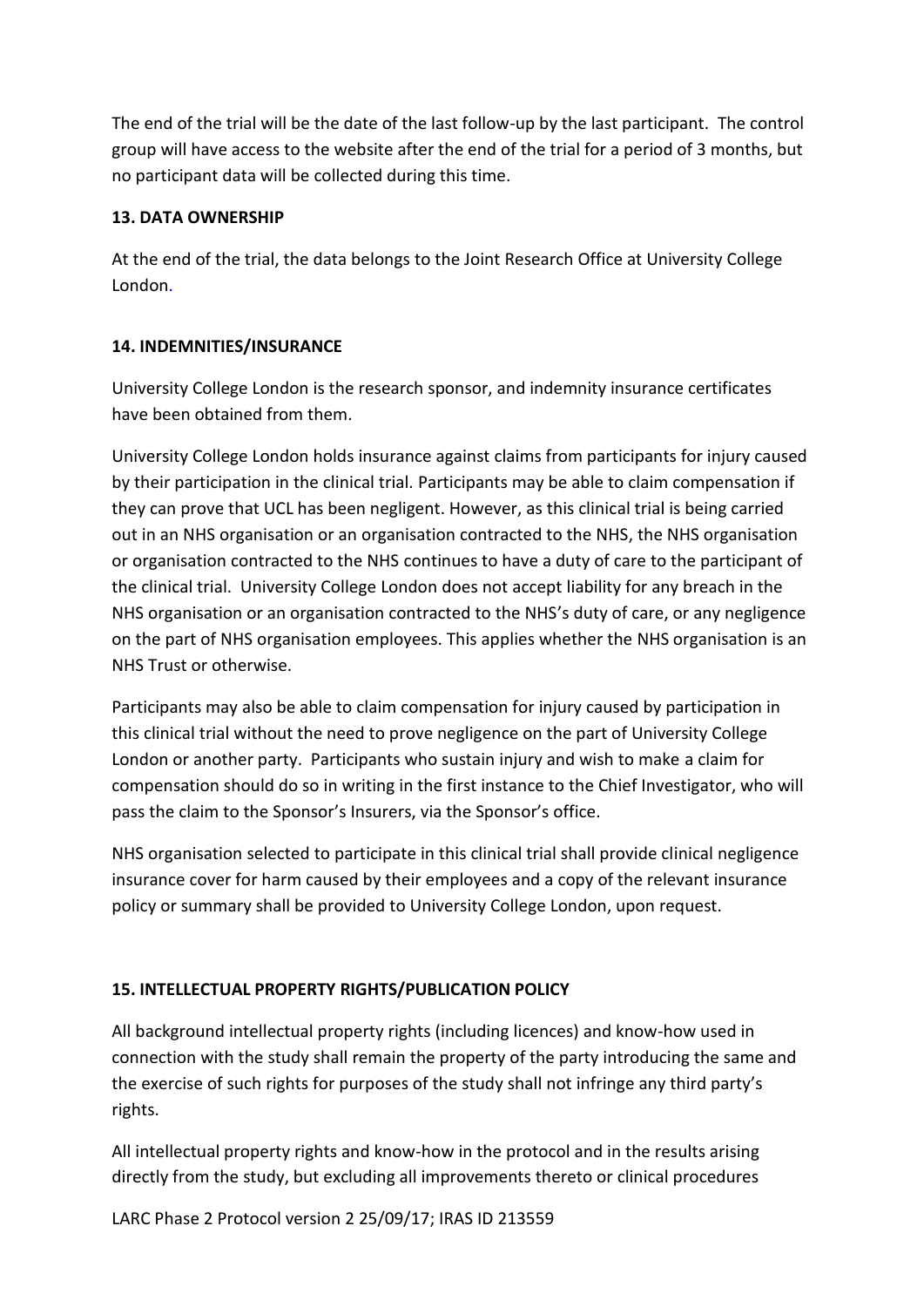developed or used by each participating site, shall belong to UCL. Each participating site agrees that by giving approval to conduct the study at its respective site, it is also agreeing to effectively assign all such intellectual property rights ("IPR") to UCL and to disclose all such know-how to UCL.

Each participating site agrees to, at the request and expense of UCL, execute all such documents and do all acts necessary to fully vest the IPR in UCL.

Nothing in this section 9 shall be construed so as to prevent or hinder the participating site from using know-how gained during the performance of the study in the furtherance of its normal activities of providing or commissioning clinical services, teaching and research to the extent that such use does not result in the disclosure or misuse of confidential information or the infringement of an intellectual property right of UCL. This does not permit the disclosure of any of the results of the study, all of which remain confidential.

# <span id="page-35-0"></span>**16. FUNDER**

This trial is funded by a Health Technology Assessment grant from the National Institute for Health Research (13/79/09)

#### <span id="page-35-1"></span>**17. PUBLIC AND PATIENT INVOLVEMENT**

Patient and Public Involvement is embedded throughout the project including: representation on the Advisory Group to help to steer the research design and conduct of the study; involvement in qualitative field work and intervention testing to ensure that the priorities of women are closely reflected; and involvement in the qualitative evaluation of research processes to elucidate the impacts – both positive and negative - on users.

**The aim of actively involving service users** and providers in this project is to ensure that the framing of the research, the data collection and analytical methods, and the interpretation of the emerging findings take into account the issues important to them.

**Methods of involvement** will be chosen and refined in discussion with the service users themselves and will be aligned with the consensus based principles of successful involvement in research. Service users will be supported to participate as full, active members of the Advisory Group, alongside service providers and researchers. This will include written briefings and discussions before and after meetings. If some of them prefer to advise from outside of the group, members of the research team and/or a service user member of the Advisory Group will meet them at their preferred location to discuss their perspectives on LARC and digital interventions, and the implications for the research. Successful involvement relies not only on supporting the service users themselves, but also in supporting the research team in adopting appropriate methods and employing active listening to make the best use of service users' insights. Some members of the research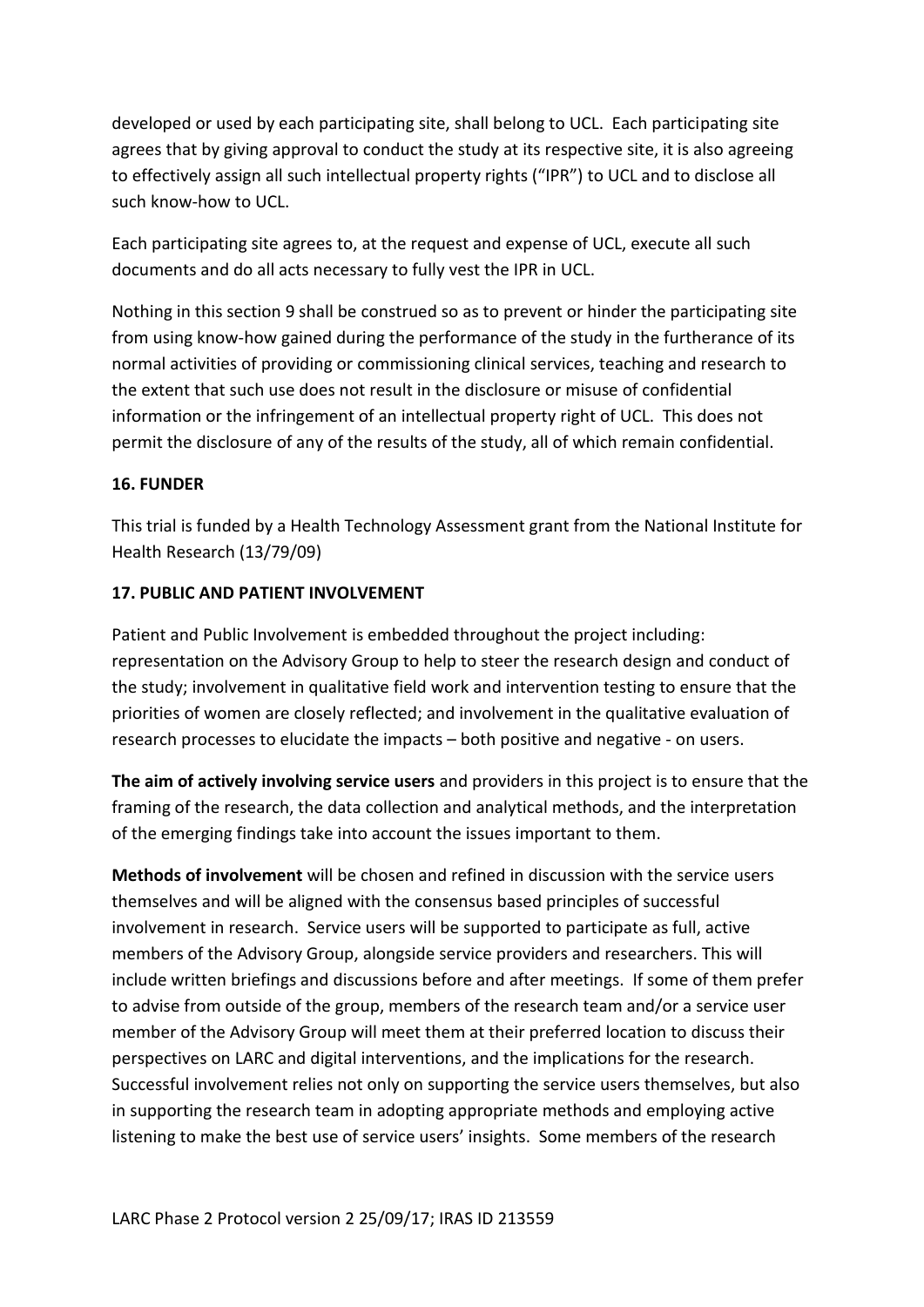team bring considerable experience of service user involvement in research and will help less experienced colleagues prepare for, and make best use of, the involvement activities.

# <span id="page-36-0"></span>**18. TIMELINE**

Recruitment will begin in January 2017 and end in July 2017. Collection of follow up data will begin in April 2017 and end in January 2018. All analysis will be complete by end of April 2018, and final reports will be prepared as soon as possible after this.

#### <span id="page-36-1"></span>**19. STATEMENT OF COMPLIANCE**

The trial will be conducted in compliance with the approved protocol, the UK Regulations, EU GCP and the applicable regulatory requirement(s).

# <span id="page-36-2"></span>**20. PROJECT TIMETABLE AND MILESTONES**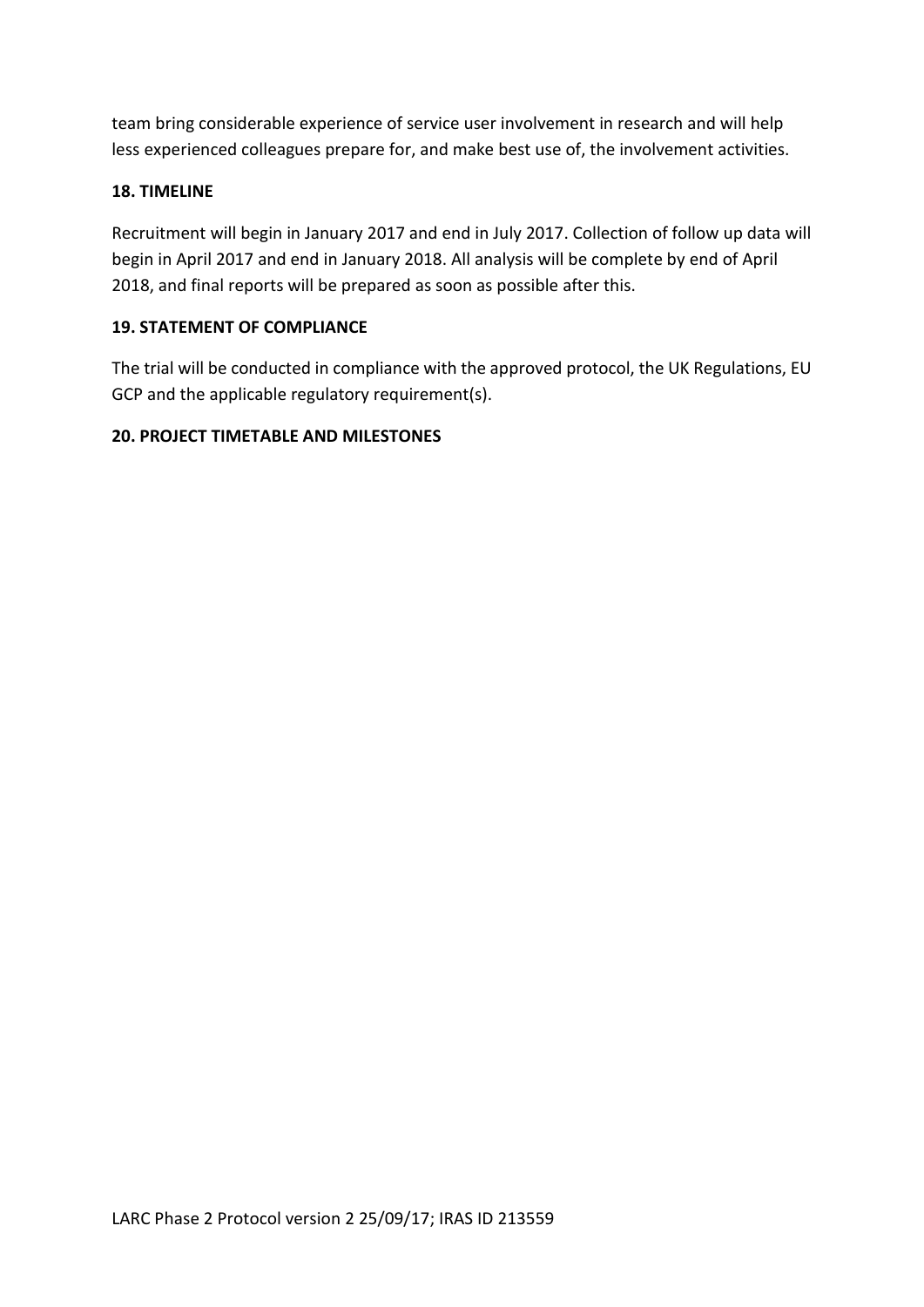# **Project Timetable**

| <b>Phase 2 Feasibility</b>                                                        | Month<br>1   | Month<br>$\mathbf{2}$ | Month<br>3 | Month<br>4 | Month<br>5 | Month<br>6 | Month<br>$\overline{7}$ | Month<br>8 | Month<br>9 | Month<br>10 | Month<br>11 | Month<br>12  | Month<br>13  | Month<br>14 | Month<br>15 |
|-----------------------------------------------------------------------------------|--------------|-----------------------|------------|------------|------------|------------|-------------------------|------------|------------|-------------|-------------|--------------|--------------|-------------|-------------|
|                                                                                   | <b>Jul17</b> | Aug17                 | Sep17      | Oct17      | Nov17      | Dec17      | Jan18                   | Feb18      | Mar18      | Apr18       | May18       | <b>Jun18</b> | <b>Jul18</b> | Aug18       | Sep18       |
| <b>Advisory Group Meeting</b>                                                     |              |                       |            |            |            |            |                         |            |            |             |             |              |              |             |             |
| <b>Steering Committee Meeting</b>                                                 |              |                       |            |            |            |            |                         |            |            |             |             |              |              |             |             |
| Feasibility trial recruitment (80<br>women in each setting)                       |              |                       |            |            |            |            |                         |            |            |             |             |              |              |             |             |
| Online follow-up at 3 months<br>post-randomisation                                |              |                       |            |            |            |            |                         |            |            |             |             |              |              |             |             |
| Online follow-up at 6 months<br>post-randomisation                                |              |                       |            |            |            |            |                         |            |            |             |             |              |              |             |             |
| Process (qualitative)<br>evaluation                                               |              |                       |            |            |            |            |                         |            |            |             |             |              |              |             |             |
| Analysis of qualitative and<br>quantitative date including<br>health<br>economics |              |                       |            |            |            |            |                         |            |            |             |             |              |              |             |             |
| Dissemination of findings and<br>final report                                     |              |                       |            |            |            |            |                         |            |            |             |             |              |              |             |             |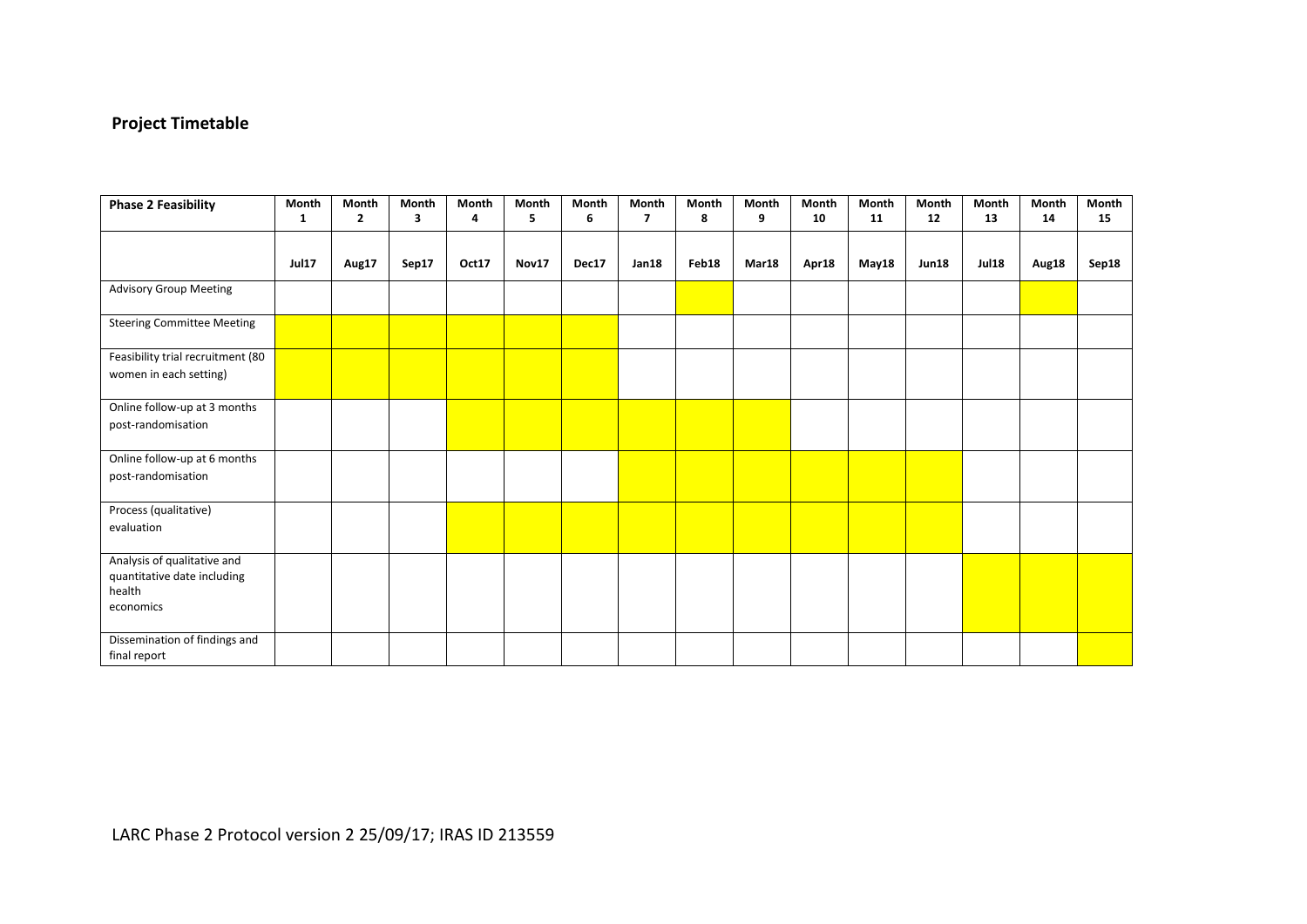#### <span id="page-38-0"></span>**21. REFERENCE LIST**

- 1. Armstrong, N., Donaldson, C. The economics of sexual health. Family Planning Association 2005.
- 2. Winner B, Peipert J. F, Zhao Q, Buckel C, Madden T, Allsworth J.E, Secura G.M. Effectiveness of Long-Acting Reversible Contraception. N Engl.J.Med 2012; 366: 1998-2007
- 3. NICE. Long-acting reversible contraception: the effective and appropriate use of long- acting reversible contraception. Clinical Guideline 30, 2005 (http//www.nice.org.uk/CG30)
- 4. NHS Contraceptive Services: England 2012/13 Community Contraceptive Clinics
- 5. Lopez LM, Tolley EE, Grimes DA, Chen M, Stockton LL. Theory-based interventions for contraception. Cochrane Database Syst Rev. 2013 Aug7;8: CD007249.
- 6. Halpern V, Lopez LM, Grimes DA, Stockton LL, Gallo MF. Strategies to improve adherence and acceptability of hormonal methods of contraception. Cochrane Database Syst Rev. 2013 Oct 26;10:CD004317
- 7. Arrowsmith ME, Aicken CR, Saxena S, Majeed A. Strategies for improving the acceptability and acceptance of the copper intrauterine device. Cochrane Database Syst Rev. 2012 Mar 14;3: CD008896.
- 8. Office for National Statistics, internet access quarterly update Q4 2013
- 9. McCarthy O, Carswell K, Murray E, Free C, Stevenson F, Bailey JV. What young people want from a sexual health website: design and development of 'Sexunzipped'. J Med Internet Res 2012;14 (5):e127.
- 10. Bailey JV, Murray E, Rait G, Mercer CH, Morris RW, Peacock R, Cassell JA, Nazareth I. Interactive computer-based interventions for sexual health promotion. Cochrane Database of Systematic Reviews 2010
- 11. Garbers, S. et al. Randomized controlled trial of a computer-based module to improve contraceptive method choice. Contraception 2012:86: 383-390
- 12. Garbers, S.et al. Tailored health messaging improves contraceptive continuation and adherence: results from a randomized controlled trial. Contraception 2011:86: 536- 542
- 13. Schwartz, EB. Et al. Computer-assisted provision of hormonal contraception in acute care settings. Contraception 2013:87: 242-250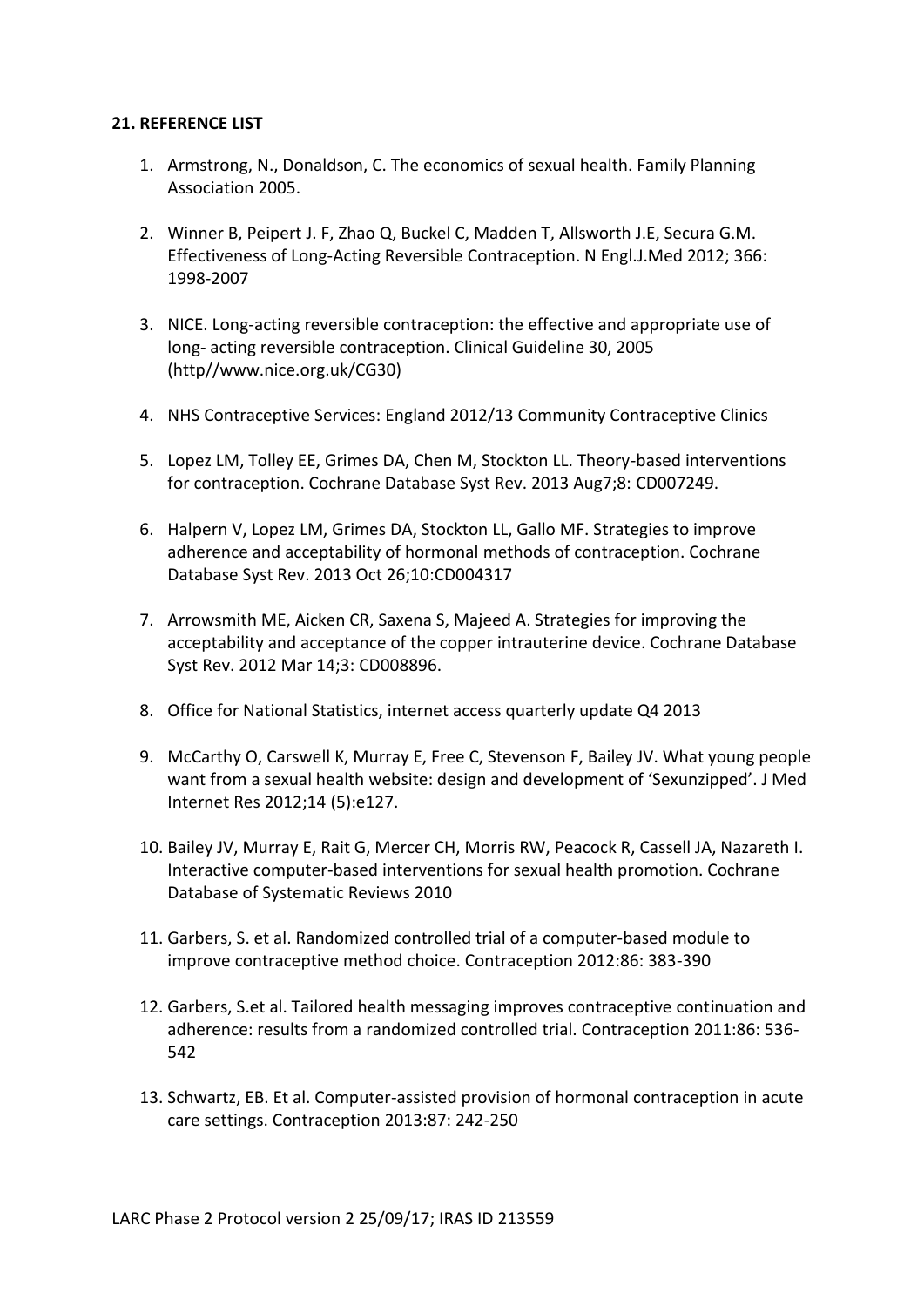- 14. Eleanor Bimla Schwarz, MD, MS1, Barbara Gerbert, PhD2, and Ralph Gonzales, MD, MSPH, Computer-assisted Provision of Emergency Contraception a Randomized Controlled Trial, J Gen Intern Med 23(6):794–9 DOI: 10.1007/s11606-008-0609-x
- 15. Telford R, Boote JD, Cooper CL (2004). What does it mean to involve consumers successfully in NHS Research? A consensus study. Health Expectations, 7, 209-220.
- 16. Glasier, A., Scorer, J., Bigrigg, A., (2008) Attitudes of women in Scotland to contraception: a qualitative study to explore the acceptability of long-acting methods. JFPRH. October 2008.
- 17. The Clare Bale Consultancy 2009, LARC Consumer Research Report, [http://www.askforlarc.nhs.uk](http://www.askforlarc.nhs.uk/)
- 18. Bailey JV, Webster R, Griffin M, Freemantle N, Hunter R, Rait G, Estcourt C, Anderson J, Gerressu M, Stephenson J, Michie S, Murray E. The Men's Safer Sex Trial: A feasibility randomised controlled trial of an interactive digital intervention to increase condom use in men. Digital Health 2016;2:1–12
- 19. Department of Health 2013, A Framework for sexual Health Improvement in England, [www.dh.gsi.gov.uk/mandate](http://www.dh.gsi.gov.uk/mandate)
- 20. Hannes K. Chapter 4: Critical appraisal of qualitative research. In: Noyes J, Booth A, Hannes K, Harden A, Harris J, Lewin S, Lockwood C editor(s). Supplementary Guidance for Inclusion of Qualitative Research in Cochrane Systematic Reviews of Interventions. Version 1 (updated August 2011). Available from [http://cqrmg.cochrane.org/supplemental-handbookguidance:](http://cqrmg.cochrane.org/supplemental-handbookguidance) Cochrane Collaboration Qualitative Methods Group, 2011.